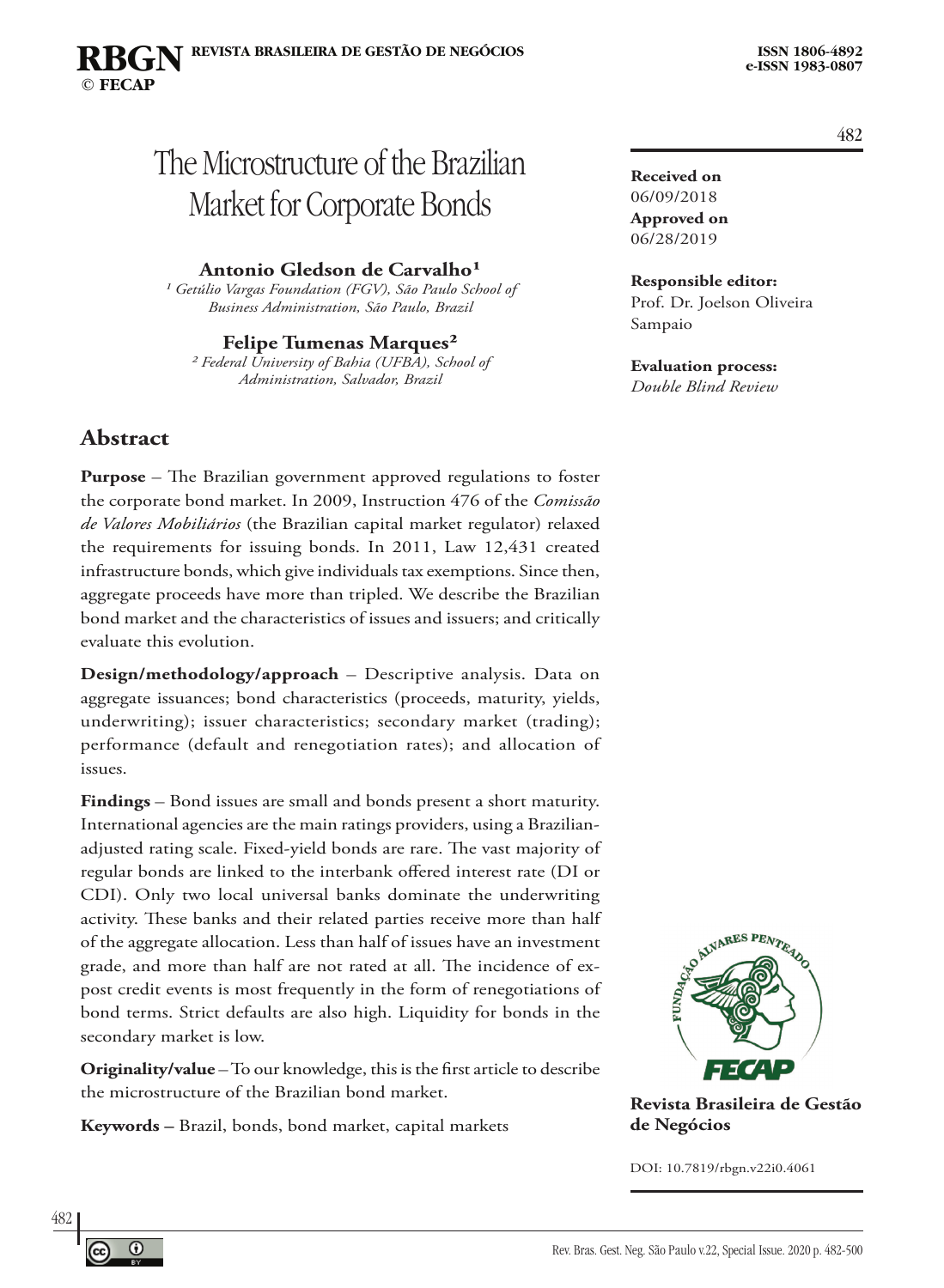# **1 Introduction**

The microstructure of bond markets is a subject of research in a wide range of markets. In the United States, Fleming and Krishnan (2012) study government bonds, and Biais and Green (2019) examine corporate and municipal bonds. In Asia and Africa, Gyntelberg, Ma, and Remolona (2006) and Mo, Phelps, and Stotsky (2013) have also investigated the topic. Some authors have found key factors for the development of a corporate bond market. Ong (2005) indicates that good corporate governance fosters the development of local bond markets, while high levels of government debt issuance have the opposite effect. Hawkins (2002) points out that banks have a crucial role in bond markets in emerging economies. First, banks are competitors, because bond markets can replace bank lending and reduce deposits in banks. Second, banks play an important role in the allocation and issuance of corporate bonds.

This creates conflicts of interest among lending, underwriting, and asset management activities. Nonetheless, there is a paucity of studies on the Brazilian bond market and its role in the funding of non-financial corporations. This article starts to fill this gap, providing a description of the microstructure of the Brazilian bond market.

Credit to non-financial corporations (CNFC) in Brazil has been low (Carvalho, 2005; Torres & Macahyba, 2014). Table 1 illustrates this point. It reports CNFC as a percentage of GDP from 2005 to 2017. CNFC in Brazil ranges from 35% to 40% of GDP. This is below the averages for emerging markets, the G20, and other BRIC (Brazil, Russia, India, and China) countries. For decades, the low CNFC has been a concern for the Brazilian government. Several measures have been undertaken to improve CNFC, most notably the revision of the Bankruptcy Law in 2005 (Law n. 11,101, 2005), which increased creditors' rights.

Table 1

| Credit to Non-Financial Corporations, as a percentage of GDP |  |  |
|--------------------------------------------------------------|--|--|
|--------------------------------------------------------------|--|--|

|      | <b>Brazil</b> | Russia | India | China | <b>Emerging Markets</b> | <b>G20 Countries</b> |
|------|---------------|--------|-------|-------|-------------------------|----------------------|
| 2005 | 37,6          | 31,0   | n.d.  | n.d.  | n.d.                    | n.d.                 |
| 2006 | 40,1          | 31,7   | n.d.  | 106,5 | n.d.                    | n.d.                 |
| 2007 | 35,1          | 39,0   | 42,3  | 96,8  | n.d.                    | n.d.                 |
| 2008 | 41,6          | 42,8   | 46,2  | 96,3  | 56,3                    | 78,1                 |
| 2009 | 42,2          | 47,2   | 47,3  | 119,9 | 73,5                    | 86,9                 |
| 2010 | 42,4          | 41,9   | 50,3  | 120,7 | 72,1                    | 83,3                 |
| 2011 | 42,2          | 41,3   | 50,4  | 119,9 | 69,8                    | 79,9                 |
| 2012 | 44,0          | 39,8   | 51,9  | 130,6 | 78,0                    | 84,0                 |
| 2013 | 46,4          | 43,1   | 52,2  | 140,7 | 84,7                    | 86,2                 |
| 2014 | 47,5          | 53,8   | 50,3  | 149,9 | 88,7                    | 84,5                 |
| 2015 | 49,2          | 57,9   | 50,3  | 162,7 | 99,0                    | 91,0                 |
| 2016 | 45,9          | 51,5   | 46,3  | 166,4 | 101,7                   | 91,6                 |
| 2017 | 43,9          | 49,3   | 44,7  | 160,3 | 104,6                   | 96,2                 |

Source: Bank of International Settlements (http://stats.bis.org).n.a.: not available.

The Brazilian corporate bond market, as part of CNFC, has also had little relevance (Carvalho, 2000; Torres & Macahyba, 2014). Table 2 reports yearly aggregate bond issuance from 2005 to 2017. In the 2005-2008 period,

bond issuance was very modest. Proceeds averaged BRL 14.5 billion per year (nearly 44 issues per year), representing, on average, only 0.6% of GDP and 5.3% of CNFC.

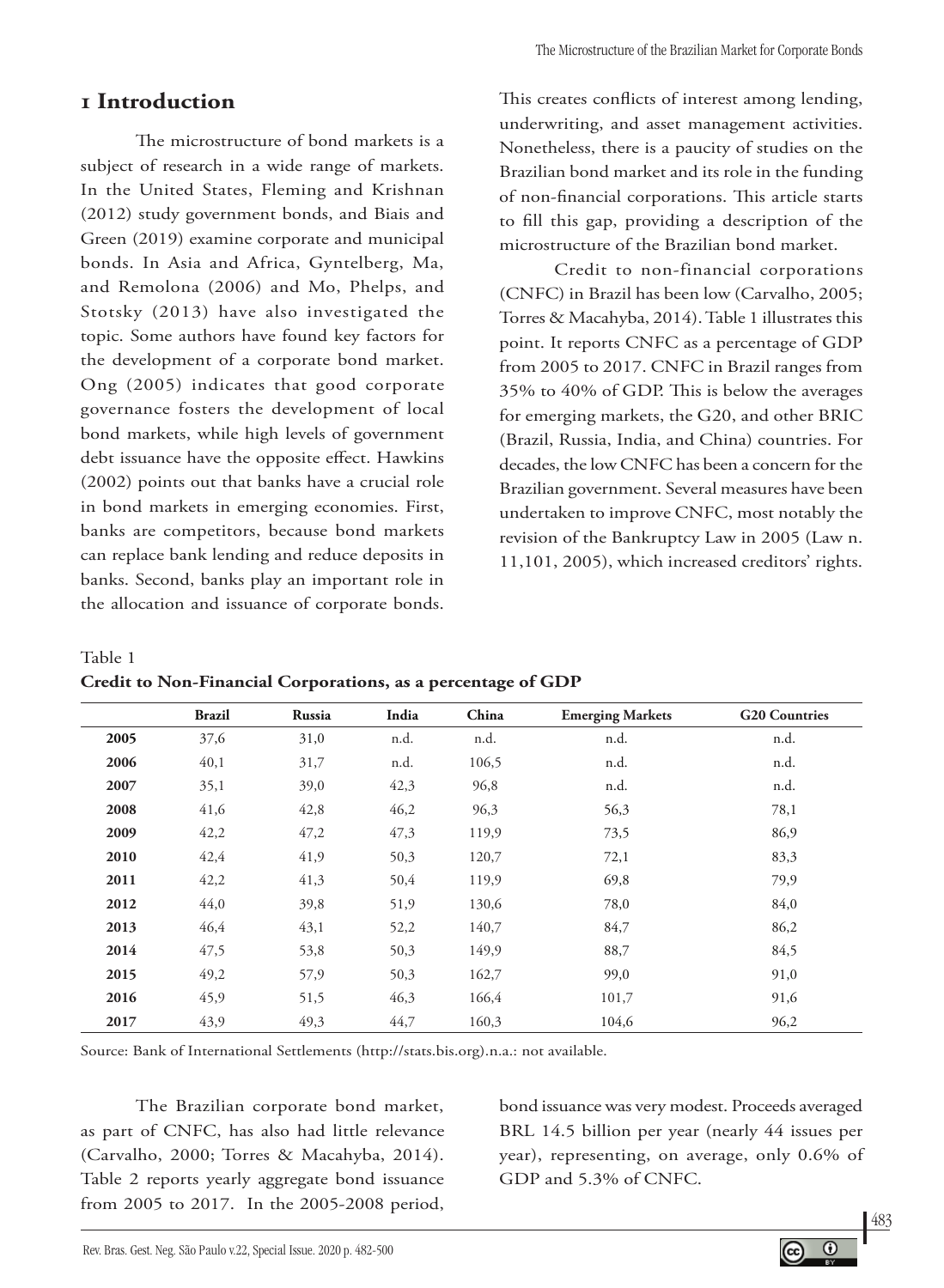### Table 2 **Bond Issuance over Time**

|                 | <b>Total</b>                |            | Percentage of        | Regular bonds (%)                |                  |                           | Infra bonds (%)           |
|-----------------|-----------------------------|------------|----------------------|----------------------------------|------------------|---------------------------|---------------------------|
| Year            | <b>BRL</b> bn<br>(# issues) | <b>GDP</b> | <b>CNFC</b>          | <b>CVM-400</b>                   | <b>CVM-476</b>   | <b>CVM-400</b>            | <b>CVM-476</b>            |
| 2005            | 14<br>(46)                  | 0,66       | 6,69                 | 100<br>(100)                     |                  |                           |                           |
| 2006            | 22<br>(42)                  | 0,92       | 8,51                 | 100<br>(12, 4)                   |                  |                           |                           |
| 2007            | 13<br>(49)                  | 0,49       | 3,90                 | 100<br>(14, 4)                   |                  |                           |                           |
| 2008            | 9<br>(37)                   | 0,29       | 1,90                 | 100<br>(10, 9)                   |                  |                           |                           |
| 2009            | 29<br>(113)                 | 0,88       | 6,04                 | 45<br>(11,8)                     | 55<br>(3,5)      |                           |                           |
| 2010            | 55<br>(197)                 | 1,41       | 9,88                 | 29<br>(10,0)                     | 71<br>(7,8)      |                           |                           |
| 2011            | 52<br>(210)                 | 1,20       | 8,01                 | 6<br>(4, 4)                      | 94<br>(9, 4)     |                           |                           |
| 2012            | 92<br>(321)                 | 1,90       | 12,96                | 16<br>(10, 0)                    | 79<br>(13, 4)    | $\mathbf{1}$<br>(3,6)     | $\overline{4}$<br>(6, 6)  |
| 2013            | 71<br>(346)                 | 1,33       | 9,30                 | 11<br>(7,1)                      | 81<br>(14, 4)    | 5<br>(19,6)               | $\overline{4}$<br>(10, 4) |
| 2014            | 123<br>(354)                | 2,12       | 15,46                | $\overline{2}$<br>(1, 8)         | 94<br>(15,3)     | $\overline{2}$<br>(17, 9) | $\overline{2}$<br>(18,9)  |
| 2015            | 66<br>(270)                 | 1,10       | 7,92                 | 11<br>(2,1)                      | 79<br>(11,4)     | 5<br>(19,6)               | $\overline{4}$<br>(14,2)  |
| 2016            | 60<br>(243)                 | 0,96       | 8,07                 | $\boldsymbol{0}$<br>(0, 6)       | 92<br>(10,3)     | 3<br>(10,7)               | 5<br>(19, 8)              |
| 2017            | 95<br>(354)                 | 1,46       | 13,02                | $\overline{\mathbf{3}}$<br>(1,2) | 88<br>(14,5)     | $\overline{4}$<br>(28, 6) | 6<br>(36,2)               |
| Total 2009-2017 |                             |            | BRL bn<br>(# issues) | 125,7<br>(340)                   | 542,0<br>(2.080) | 15,4<br>(56)              | 19,3<br>(106)             |

Year total amount issued in BRL billions, year total number of issues (in parentheses), percentage of year total in BRL billions, and percentage of year total issues (in parentheses). *Infra bonds*: bonds issued to fund priority infrastructure projects (created by Law 12,431 of 2011); *Regular bonds*: non-infra bonds; *CVM-400*: bonds issued under Instruction CVM-400 (registration required and broad distribution); and *CVM-476*: bonds issued under Instruction CVM-476 (registration not required and distribution restricted to a limited number of professional investors); *CNFC*: credit to non-financial corporations. Source: Brazilian Association of Capital Market Participants (ANBIMA). Available at www.debentures.com.br.

Until 2009, the only mechanism through which bonds could be issued was CVM-400 (*Instrução CVM n. 400*, 2003) of the *Comissão de Valores Mobiliários* (the Brazilian securities and exchange commission). Under it, issues needed to be registered at the CVM and prospectuses needed to be very detailed. In 2009, with the purpose of fostering the corporate bond market, the CVM issued CVM-476 (*Instrução CVM n. 476*, 2008). This new regulation created an alternative,

simplified procedure for bond issuance. CVM-476 does not require previous issue registration at the CVM. With the same purpose, Law 12,431 of 2011 created *infrastructure bonds* (or *infra bonds*) with tax exemption for individual and foreign investors.

CVM-476 and infra bonds together caused a significant change in the size of the bond market. As Table 2 shows, in the 2009-2017 period, yearly proceeds increased to BRL 71.4

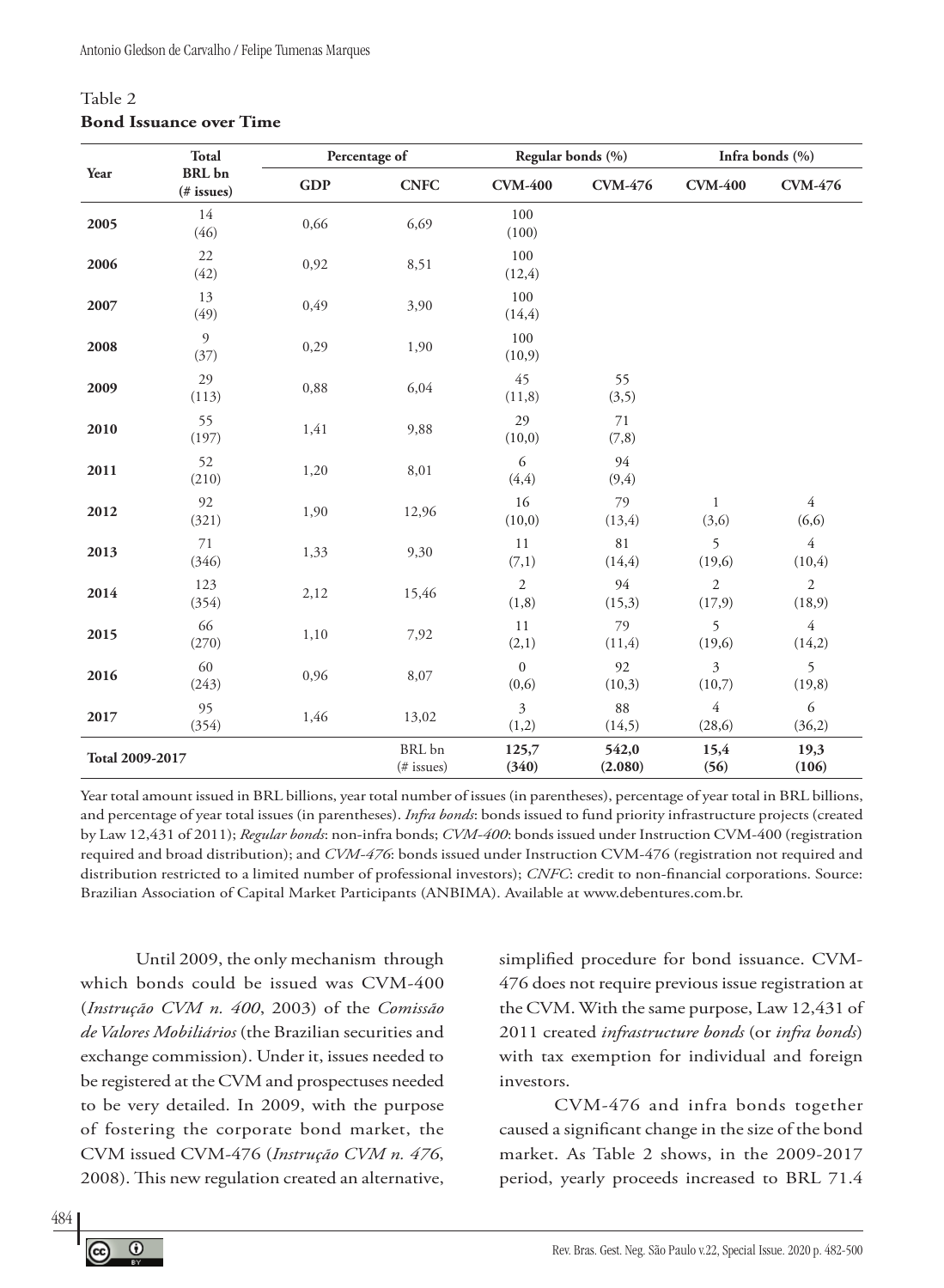billion per year (nearly 270 issues per year). These numbers, when compared to those of the 2005- 2008 period, represent a 0.8% jump in term of GDP (from 0.6% to 1.4%) and 5% in terms of CNFC (from 5% to 10%).

CVM-476 and infra bonds together caused a significant change in the structure of the bond market. Over the 2009-2017 period, bonds issued under CVM-476 became predominant, accounting for 87% of the proceeds and 82% of the number of issues. Issuance of infra bonds began in 2012. During the 2012-2017 period, infra bonds accounted for 7% of the proceeds and the number of issues. After 2014, CVM-400 became less relevant for the issuance of *regular bonds* (i.e. non-infra bonds). As Table 1 reports, during the 2015-2017 period, it accounts for less than 10% of issuances. However, CVM-400 is still significant for the issuance of infra bonds. It accounted for 44% of the proceeds (35% of the number of issues) of the infra bonds issued between 2012 and 2017.

The rapid change in the size and structure of the Brazilian bond market motivates this article. We aim to provide a broad picture of this market. Section 2 briefly describes the legal provisions for bond issuance. Section 3 presents our data sources. Section 4 explores the characteristics of bond issues and their performance. Finally, Section 5 critically evaluates the recent changes that occurred in the bond market.

### **2 Brazilian provisions and regulations for bonds issuances**

The Brazilian regulations have two provisions for bond issuances, both established by the Brazilian Securities and Exchange Commission (*Comissão de Valores Mobiliários*, CVM). These provisions are known as CVM Instruction 400 (*Instrução CVM n. 400*, 2003) and CVM Instruction 476 (*Instrução CVM n. 476*, 2008).

CVM-400, issued in 2003, regulates the traditional form of bond issuance. To begin with, issues must be previously registered at the CVM. Issuers must be public corporations<sup>1</sup>

(*empresas abertas*, in Portuguese) and fill in a detailed prospectus. The prospectus contains: (i) complete information on the issuer's business, main advantages, and competitive strategies; (ii) a description of the issuer's five main risk factors, in order of relevance; (iii) details on the uses of the proceeds; and (iv) financial statements for the previous three years. Bonds issued under CVM-400 can be distributed to any investor and bear no restriction on trading. The only exception applies to bonds of pre-operational issuers that cannot be floated within the first eight months after issuance. These pre-operational bonds can only be distributed among qualified investors (QIs*,* with more than BRL 1 million invested in securities).

In 2009, the CVM issued CVM-476, which provides a broader, faster, and cheaper track for bond issuance than CVM-400. Under CVM-476, issuers are not required to be public corporations, and neither a detailed prospectus nor registration at the CVM are needed. However, some constraints apply: distribution is restricted to professional investors (PIs, with investments in securities of more than BRL 10 million); the prospectus can be distributed to at most 75 PIs; the issue can be divided among 50 PIs at most;<sup>2</sup> and bonds cannot be floated within the first 90 days after the issuance. However, after this lockup period, QIs can also trade the bond.

In 2011, Law 12,431 created infrastructure bonds (infra bonds). The proceeds of these bonds must be used to fund infrastructure projects. Before issuing infra bonds, corporations must have their projects approved by the government. Infra bond maturity cannot be less than 4 years. The interval between coupon payments cannot be less than 180 days. Infra bonds can be inflationlinked (effective interest rate pegged to the consumer price index, the *IPCA*), but not interest rate-linked. Only Specific Purpose Entities (SPE) are allowed to issue floating-rate infra bonds. In this case, the rate is pegged to the Brazilian interbank offered interest rate, the *CDI* (*certificado de depósito interbancário*, in Portuguese). During the first two years after issuance, issuers cannot

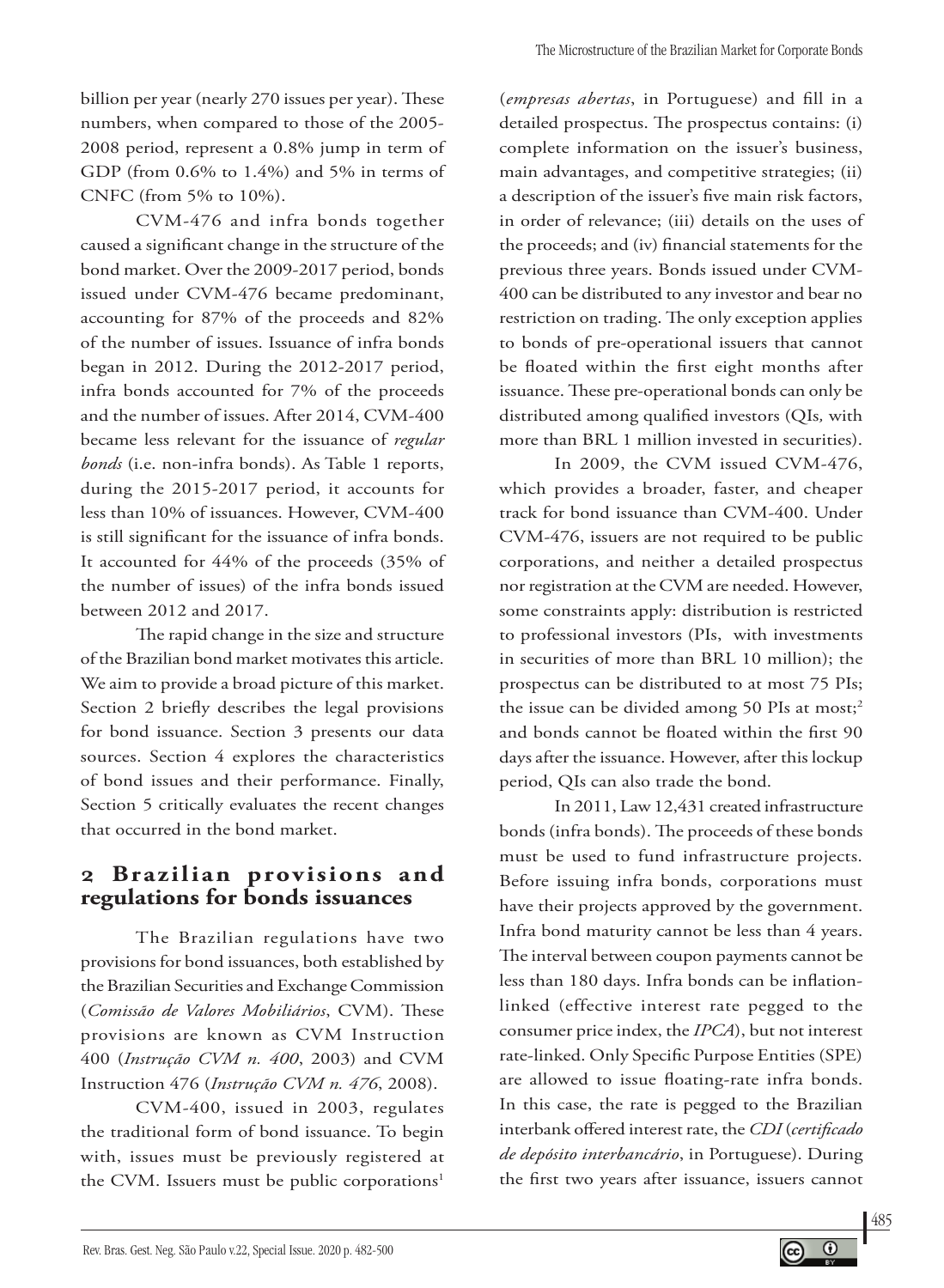trade in their own infra bonds. Call provisions are not allowed. Infra bonds can be issued under both CVM-400 and CVM-476. Individuals (*pessoas físicas*, in Portuguese) and foreign investors are tax-exempt and legal entities (*pessoas jurídicas*, in Portuguese) pay a 15% rather than the usual 25% tax rate.

### **3 Data**

The prospectuses and data on aggregate issuances, the characteristics of issuances, the secondary market, defaults, and renegotiations come from the Brazilian Association of Financial and Capital Market Entities (*Associação Brasileira das Entidades dos Mercados Financeiros e de Capitais*, ANBIMA).3 The data on the placement of the issuances come from the offer-closing announcements (*anúncios de encerramento de oferta*).4

### **4 The bond market**

#### **4.1 Bond characteristics**

In this section, we characterize bonds issued in Brazil from 2009 to 2017.

*Maturity*: Table 3 lists the maturities of the different types of bonds. The last column reports aggregate values. The majority of the bonds (53% of the proceeds and 46% of the number of issues) have a maturity of between 5 and 10 years. Maturity between 3 and 5 years (22% of the proceeds and 20% of the number of issues) or below 3 years (22% of the number of issues, but only 14% of the proceeds) are also common. As expected, infra bonds have a longer maturity than regular bonds. Only rarely do they have a maturity below 5 years (their maturity cannot be less than 4 years).

| Table 3 |                      |
|---------|----------------------|
|         | <b>Bond Maturity</b> |

|                           |                         |                | Sample period 2009-2017 |                |               |                  |
|---------------------------|-------------------------|----------------|-------------------------|----------------|---------------|------------------|
| <b>Maturity</b>           |                         |                | <b>Regular bonds</b>    | Infra bonds    |               |                  |
| <b>CVM-400</b>            |                         | <b>CVM-476</b> | <b>CVM-400</b>          | <b>CVM-476</b> |               | Overall          |
| $\lt$ 3 years             |                         | 10,3<br>(29)   | 86,4<br>(549)           | ۰              | ۰             | 14%<br>(22%)     |
| 3 to 5 years              |                         | 25,4<br>(50)   | 127,6<br>(471)          | ۰              | 0,27<br>(3)   | 22%<br>(20%)     |
| 5 to 10 years             |                         | 75,5<br>(224)  | 276,1<br>(890)          | 11,1<br>(39)   | 8,7<br>(39)   | 53%<br>(46%)     |
| $> 10$ years              |                         | 14,4<br>(37)   | 51,8<br>(170)           | 4,2<br>(17)    | 10,3<br>(64)  | 12%<br>$(11\%)$  |
| <b>Total</b><br>$(100\%)$ | BRL bn<br>$(\#$ issues) | 66,8<br>(166)  | 542<br>(2.088)          | 15,5<br>(56)   | 19,3<br>(106) | 643,6<br>(2.408) |

Total in BRL billions, total number of issues (in parentheses), percentage of total in BRL billions, and percentage of total number of issues (in parentheses). *Infra bonds*: bonds issued to fund priority infrastructure projects (created by Law 12,431 of 2011); *Common bonds*: non-infra bonds; *CVM-400*: bonds issued under Instruction CVM-400 (registration required and broad distribution); and *CVM-476*: bonds issued under Instruction CVM-476 (registration not required and distribution restricted to a limited number of professional investors). Source: Brazilian Association of Capital Markets Participant (ANBIMA). Available at www.debentures.com.br.

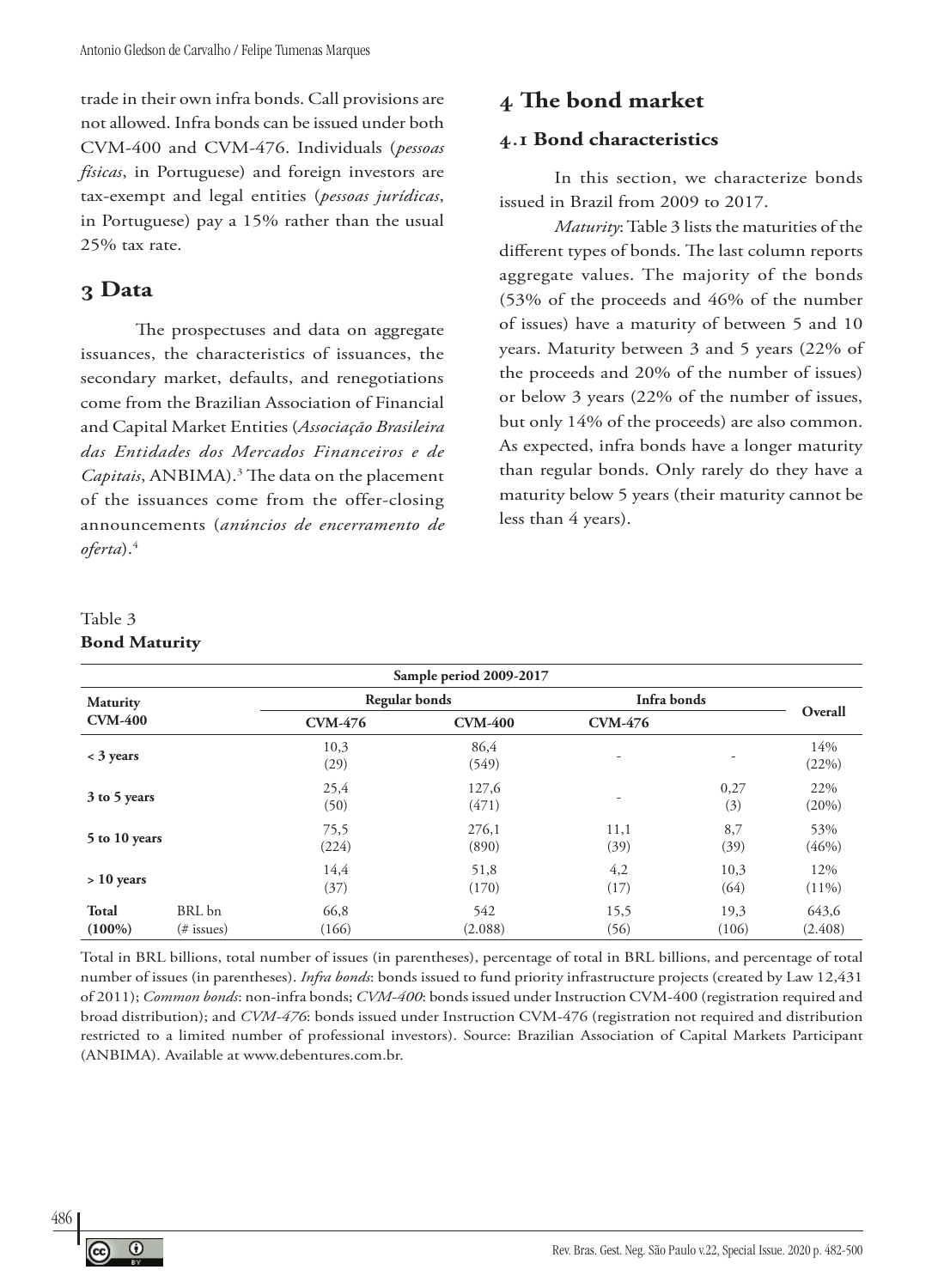*Fixed versus Linked yield* (*retorno pré-* and pós-fixado, in Portuguese): In general, Brazilian bonds have linked yields. Table 4 reports the types of yields. Fixed-yield bonds account for only 2.3% of the aggregate proceeds (0.8% of the number of issues). The vast majority of bonds, accounting for nearly 78% of the proceeds and number of issues, are linked to the Brazilian interbank offered rate (*CDI* or *DI*). Inflation-linked bonds account for

### Table 4 **Types of Yields**

11% of proceeds and 17% of issues. Inflationlinkage prevails among infra bonds (69% of proceeds and 91% of the number of issues). Inflation-linkage is also frequent among regular CVM-400 bonds (28.5% of proceeds and 36.7% of the number of issues). US dollar-linked bonds are rare, accounting for only 6.4% of proceeds and 0.3% of the number of issues. Thus, US dollarlinked issues are large ones.

| Sample period 2009-2017   |                         |                     |                      |                   |                     |                     |  |  |
|---------------------------|-------------------------|---------------------|----------------------|-------------------|---------------------|---------------------|--|--|
| Index                     |                         |                     | <b>Regular bonds</b> | Infra bonds       |                     | Overall $(\% )$     |  |  |
| <b>CVM-400</b>            |                         | <b>CVM-476</b>      | <b>CVM-400</b>       | <b>CVM-476</b>    |                     |                     |  |  |
| <b>Fixed rate</b>         |                         | 2,3%<br>$(1,8\%)$   | 1,4%<br>$(0, 4\%)$   |                   | 28,1%<br>$(7,5\%)$  | 2,3%<br>$(0,8\%)$   |  |  |
| Interest rate (DI)        |                         | 64,1%<br>$(57,8\%)$ | 84,1%<br>$(87,1\%)$  | ۰                 |                     | 77,5%<br>$(79,2\%)$ |  |  |
| Inflation index (any one) |                         | 28,5%<br>(36,7%)    | 4,4%<br>$(9,2\%)$    | 100%<br>$(100\%)$ | 69,7%<br>$(91,5\%)$ | 11,1%<br>$(16,9\%)$ |  |  |
| Government-arbitrated     |                         | 3,1%<br>(2,4%)      | 1,1%<br>$(2,5\%)$    | ۰                 | 2,2%<br>(0,9%)      | 1,3%<br>(2,3%)      |  |  |
| Dollar                    |                         |                     | 7,6%<br>(0,4%)       | ۰                 |                     | 6,4%<br>(0,3%)      |  |  |
| Other                     |                         | 1,9%<br>$(1,2\%)$   | 1,3%<br>$(0, 4\%)$   | ۰                 |                     | 1,3%<br>$(0, 4\%)$  |  |  |
| <b>Total</b>              | BRL bn<br>$(\#$ issues) | 66,8<br>(166)       | 542<br>(2.088)       | 15,5<br>(56)      | 19,3<br>(106)       | 643,6<br>(2.408)    |  |  |

*Proceeds*: Proceeds are relatively low. Only 13.5% of the issues have proceeds of more than BRL 500 million. However, the aggregate proceeds of such bonds correspond to 54.2% of the total (Table 5, last column). On the other hand, small issues (proceeds of below BRL 100 million) represent only 6.5% of aggregate

proceeds, but this corresponds to 38% of the number of issues. CVM-476 seems to be most frequently used for small issues: 40.1% of issues have proceeds of below BRL 100 million, but this corresponds to only 6.9% of proceeds. This characteristic is relatively uniform across all types of bonds.

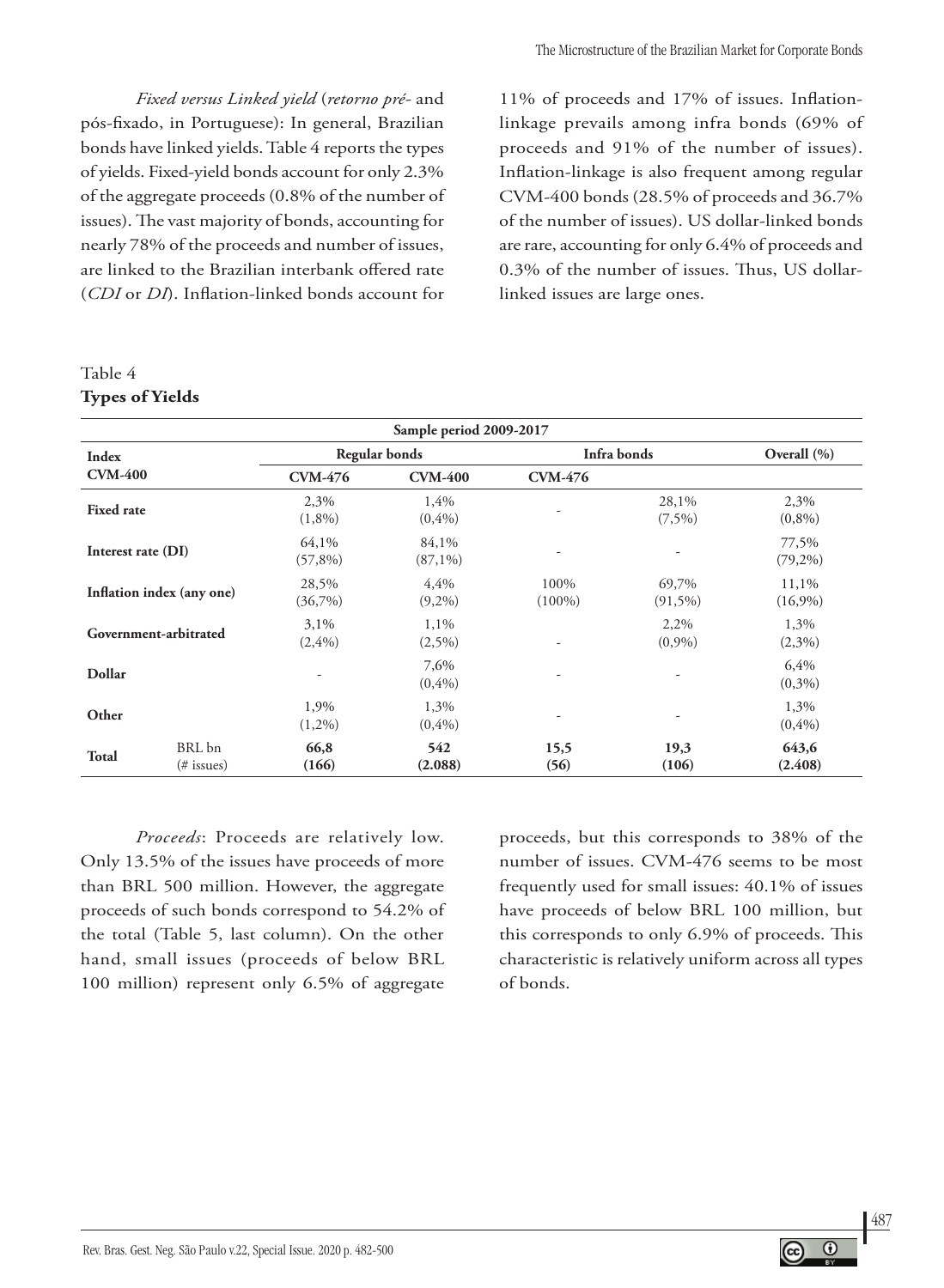#### Table 5 **Issue Size**

|                         | Período amostral: 2009-2017 |                     |                     |                     |                     |                      |  |  |  |  |
|-------------------------|-----------------------------|---------------------|---------------------|---------------------|---------------------|----------------------|--|--|--|--|
| <b>BRL</b> <sub>m</sub> |                             |                     | Regular bonds       | Infra bonds         |                     | Overall              |  |  |  |  |
| <b>CVM-400</b>          |                             | <b>CVM-476</b>      | <b>CVM-400</b>      | <b>CVM-476</b>      |                     |                      |  |  |  |  |
| ~100                    |                             | 2.6%<br>$(16,3\%)$  | 6,9%<br>$(40,1\%)$  | 4,5%<br>$(19,6\%)$  | 12,2%<br>$(41,5\%)$ | 6,5%<br>$(38,0\%)$   |  |  |  |  |
| 100 a 250               |                             | 11,2%<br>(27,7%)    | 18,0%<br>$(31,2\%)$ | 21,8%<br>(35,7%)    | 31,9%<br>(38,7%)    | 17,8%<br>$(31, 4\%)$ |  |  |  |  |
| 250a500                 |                             | 25,6%<br>$(29,5\%)$ | 20,4%<br>$(15,8\%)$ | 34,1%<br>$(28,6\%)$ | 28,3%<br>$(15,1\%)$ | 21,5%<br>$(17,0\%)$  |  |  |  |  |
| > 500                   |                             | 60,5%<br>$(26,5\%)$ | 54.8%<br>$(12,9\%)$ | 39,6%<br>$(16,1\%)$ | 27,7%<br>$(4,7\%)$  | 54,2%<br>$(13,5\%)$  |  |  |  |  |
| <b>Total</b>            | BRL bn<br>(# issues)        | 66,8<br>(166)       | 542<br>(2.088)      | 15,5<br>(56)        | 19,3<br>(106)       | 643,6<br>(2.408)     |  |  |  |  |

Total in BRL billions, total number of issues (in parentheses), percentage of total amount in BRL billions, and percentage of total number of issues (in parentheses). *Infra bonds*: bonds issued to fund priority infrastructure projects (created by Law 12,431 of 2011); *Regular bonds*: non-infra bonds; *CVM-400*: bonds issued under Instruction CVM-400 (registration required and broad distribution); and *CVM-476*: bonds issued under Instruction CVM-476 (registration not required and distribution restricted to a limited number of professional investors). Source: Brazilian Association of Capital Market Participants (ANBIMA). Available at www.debentures.com.br.

*Underwriting*: Unlike other bond markets, where the underwriting of bonds is usually competitive and dominated by international investment banks (Carbo-Valverde, Rodriguez-Fernandez, & Saunders, 2016; Manconi, Neretina, & Renneboog, 2018), underwriting in the Brazilian bond market is dominated by only two local universal banks. Table 6 reports

on underwriting in the Brazilian bond market. Bradesco has the largest share: 53.3% of proceeds and 49.6% of issues. Itau-Unibanco has 43.5% of proceeds and 45.5% of issues. Banco do Brasil comes next with only 0.8% of proceeds and 0.4% of issues. This pattern is consistent across regular and infra bonds, and CVM-400 and CVM-476 issues.

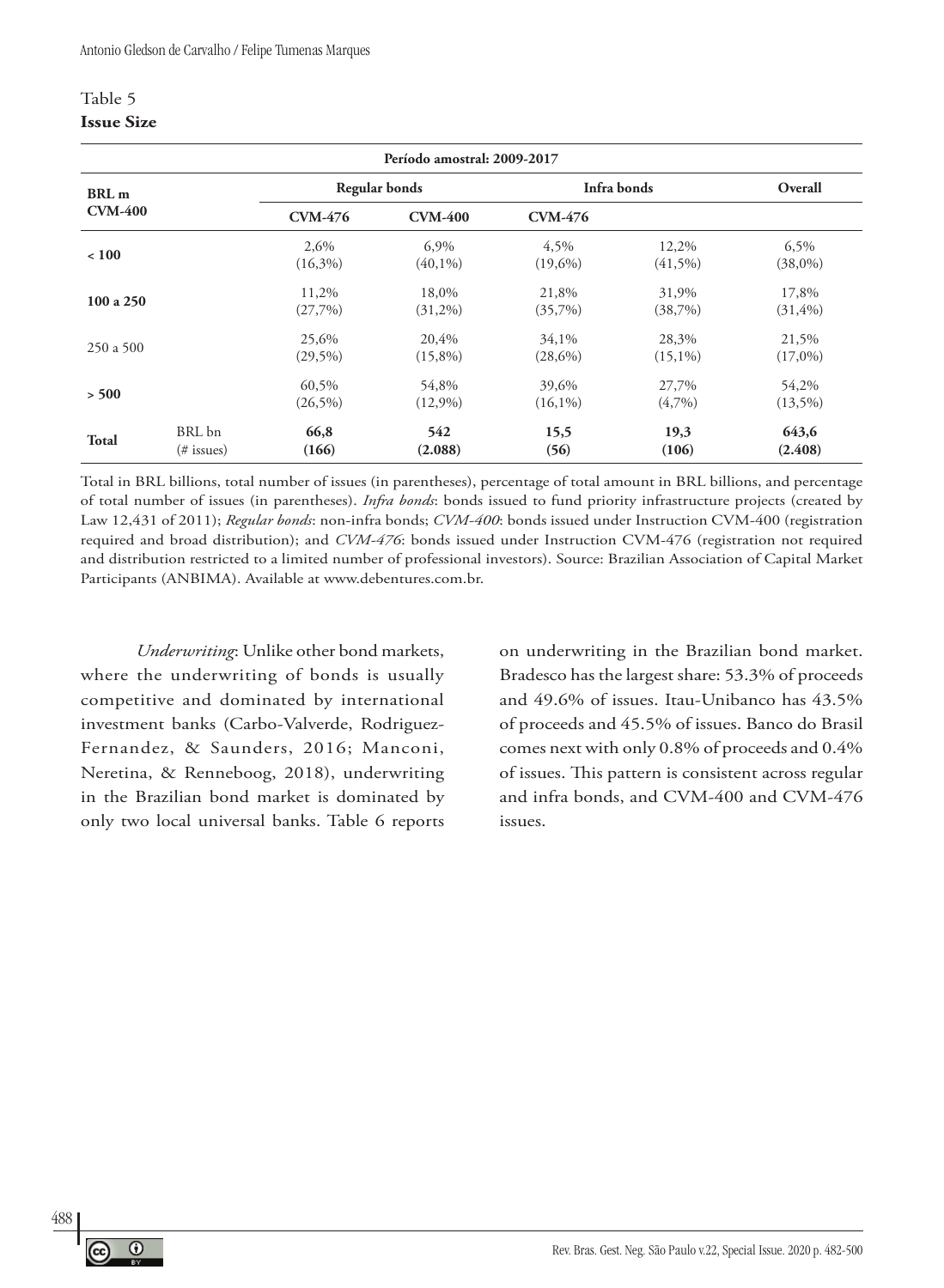|                 | Sample period: 2009-2017 |                      |                      |                     |                     |                     |  |  |  |  |
|-----------------|--------------------------|----------------------|----------------------|---------------------|---------------------|---------------------|--|--|--|--|
| <b>Bank</b>     |                          |                      | <b>Regular bonds</b> | Infra bonds         |                     | Overall             |  |  |  |  |
| <b>CVM-400</b>  |                          | <b>CVM-476</b>       | <b>CVM-400</b>       | <b>CVM-476</b>      |                     |                     |  |  |  |  |
| Banco do Brasil |                          | 0,8%<br>$(0,6\%)$    | 0,8%<br>(0,4%)       | $\mathbf{0}$        | $\overline{0}$      | 0,8%<br>$(0, 4\%)$  |  |  |  |  |
| <b>Bradesco</b> |                          | 53,5%<br>$(46, 4\%)$ | 53,7%<br>$(50,0\%)$  | 59,4%<br>$(62,5\%)$ | 33,7%<br>(38,7%)    | 53,3%<br>$(49,6\%)$ |  |  |  |  |
| Itaú            |                          | 44,8%<br>$(51,8\%)$  | 42,8%<br>$(44,8\%)$  | 40,6%<br>(37,5%)    | 59,5%<br>$(53,8\%)$ | 43,5%<br>$(45,5\%)$ |  |  |  |  |
| Others          |                          | 1,73%<br>$(1,8\%)$   | 3,43%<br>$(5,1\%)$   | $\overline{0}$      | 6,8%<br>$(7,5\%)$   | 3,27%<br>(4,9%)     |  |  |  |  |
| Total           | BRL bn<br>(# issues)     | 66,8<br>(166)        | 542<br>(2.088)       | 15,5<br>(56)        | 19,3<br>(106)       | 643,6<br>(2.408)    |  |  |  |  |

### Table 6 **Leading Underwriters**

Total in BRL billions, total number of issues (in parentheses), percentage of total amount in BRL billions, and percentage of total number of issues (in parentheses). *Infra bonds*: bonds issued to fund priority infrastructure projects (created by Law 12,431 of 2011); *Regular bonds*: non-infra bonds; *CVM-400*: bonds issued under Instruction CVM-400 (registration required and broad distribution); and *CVM-476*: bonds issued under Instruction CVM-476 (registration not required and distribution restricted to a limited number of professional investors). Source: Brazilian Association of Capital Market Participants (ANBIMA). Available at www.debentures.com.br.

### **4.2** *Ex-ante* **issuer performance**

*Ratings*: Brazilian bond ratings come predominantly from global rating agencies (Standard and Poors - S&P, Moodys, and Fitch). However, ratings also come from local rating agencies (mainly LF Rating and Austin Rating). Global rating agencies use a local rating scale, corresponding to their global scale with the suffix or prefix BR to indicate a local rating. For instance, S&P's best rating for Brazilian bonds is brAAA, which bears the same risk as Brazilian sovereign bonds (thus, brAAA is not equivalent to the global

AAA). The reference for local investment grade is the same as for the global one. For instance, S&P's lowest local investment-grade rating is brBBB-.

Table 7 reports on ratings. It is remarkable that more than half of the issues, accounting for 55.9% of the proceeds and 61.3% of the number of issues, have no rating at all. Issues with no rating prevail almost exclusively among regular CVM-476 bonds: 66% of proceeds and 70.5% of issues. Infra bonds usually have an investment grade: less than 10% of the infra bonds do not have an investment grade.

489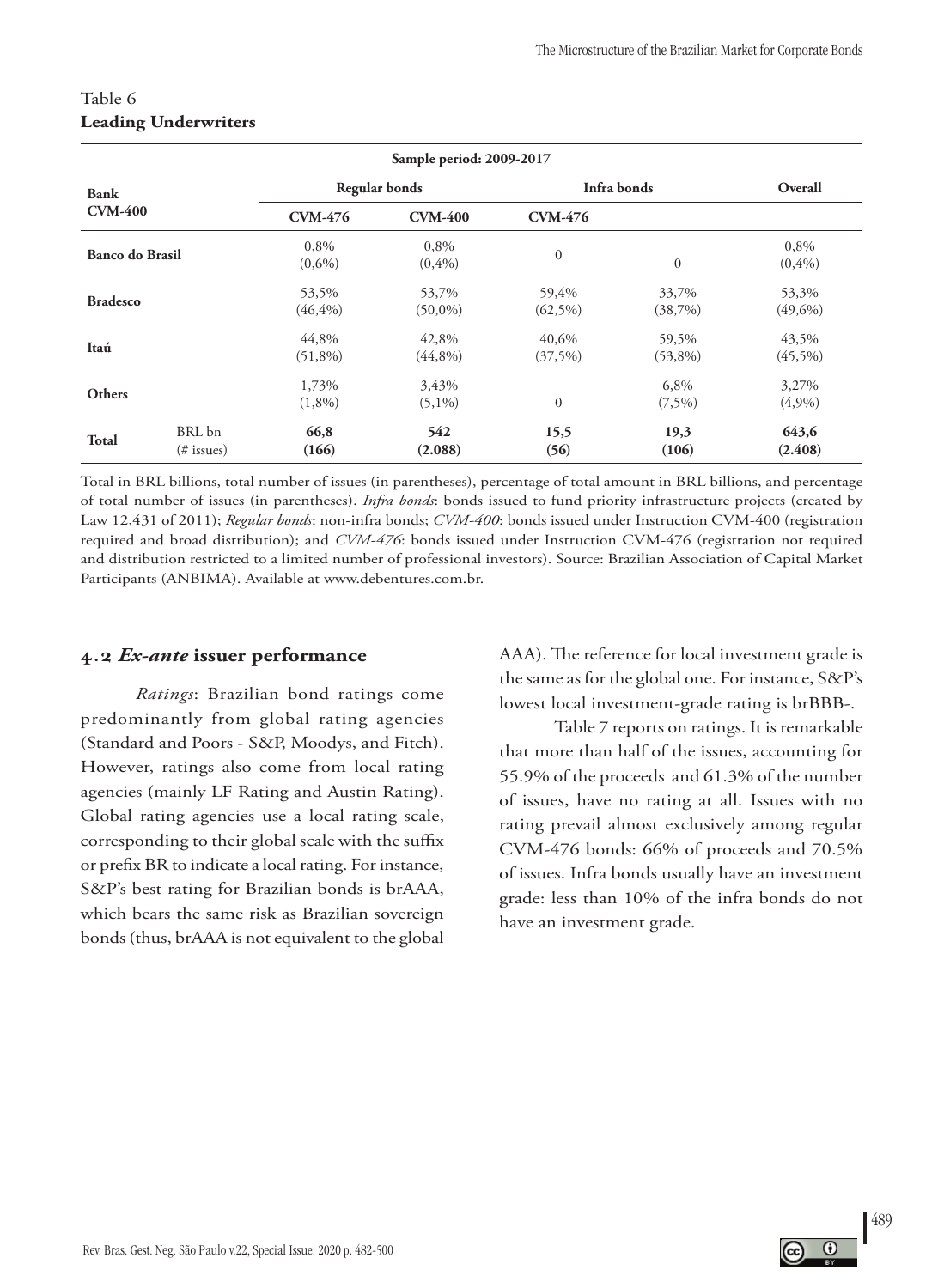| Sample period 2009-2017 |                         |                     |                      |                |                     |                     |  |  |  |  |
|-------------------------|-------------------------|---------------------|----------------------|----------------|---------------------|---------------------|--|--|--|--|
| Percent                 |                         |                     | Regular bonds        | Infra bonds    |                     |                     |  |  |  |  |
| <b>CVM-400</b>          |                         | <b>CVM-476</b>      | <b>CVM-400</b>       | <b>CVM-476</b> |                     | Overall $(\% )$     |  |  |  |  |
| Investment grade        |                         | 97,6%<br>$(98,2\%)$ | 33,6%<br>$(28, 2\%)$ | 100%           | 94,2%<br>$(91,5\%)$ | 43.6%<br>$(37,5\%)$ |  |  |  |  |
|                         | Non-investment grade    | 0.9%<br>$(1,2\%)$   | $0.5\%$<br>$(1,3\%)$ | ٠              |                     | 0,5%<br>$(1,2\%)$   |  |  |  |  |
| Not rated               |                         | 1,5%<br>$(0,6\%)$   | 66,0%<br>$(70, 5\%)$ | ۰              | 5,8%<br>$(8,5\%)$   | 55,9%<br>$(61,3\%)$ |  |  |  |  |
| <b>Total</b>            | BRL bn<br>$(\#$ issues) | 66,8<br>(166)       | 542<br>(2.088)       | 15,5<br>(56)   | 19,3<br>(106)       | 643,6<br>(2.408)    |  |  |  |  |

#### Table 7 **Bond Issuance by Rating**

Total in BRL billions, total number of issues (in parentheses), percentage of total amount in BRL billions, and percentage of the total number of issues (in parentheses). *Infra bonds*: bonds issued to fund priority infrastructure projects (created by Law 12,431 of 2011); *Regular bonds*: non-infra bonds; CVM-400: bonds issued under Instruction CVM-400 (registration required and broad distribution); and *CVM-476*: bonds issued under Instruction CVM-476 (registration not required and distribution restricted to a limited number of professional investors). Source: Brazilian Association of Capital Market Agents (ANBIMA). Available at www.debentures.com.br.

*Ex-ante credit events* (*EACEs*: defaults or renegotiations): As an indicator of bond quality, reported EACEs complement ratings. Table 8 shows EACEs for two separate periods: 2009-2013 and 2014-2017. CVM-400 was predominant in the first period, and CVM-476 in the second (we exclude issues before 2009, when there was no CVM-476). Strikingly, the frequency of EACEs is high, regardless of the period. Overall, EACEs were reported for nearly 25% of proceeds,

representing 23 to 30% of the number of issues. EACEs are significantly more frequent for CVM-476 than for CVM-400 bonds, and for regular rather than for infra bonds. Focusing on regular bonds in the second period, the EACE rate was higher for CVM-476 than for CVM-400 bonds: 26.8% versus 17.6% of the proceeds. Reported EACEs were still frequent among infra bonds (6.3% for CVM-400 and 11.7% for CVM-476).

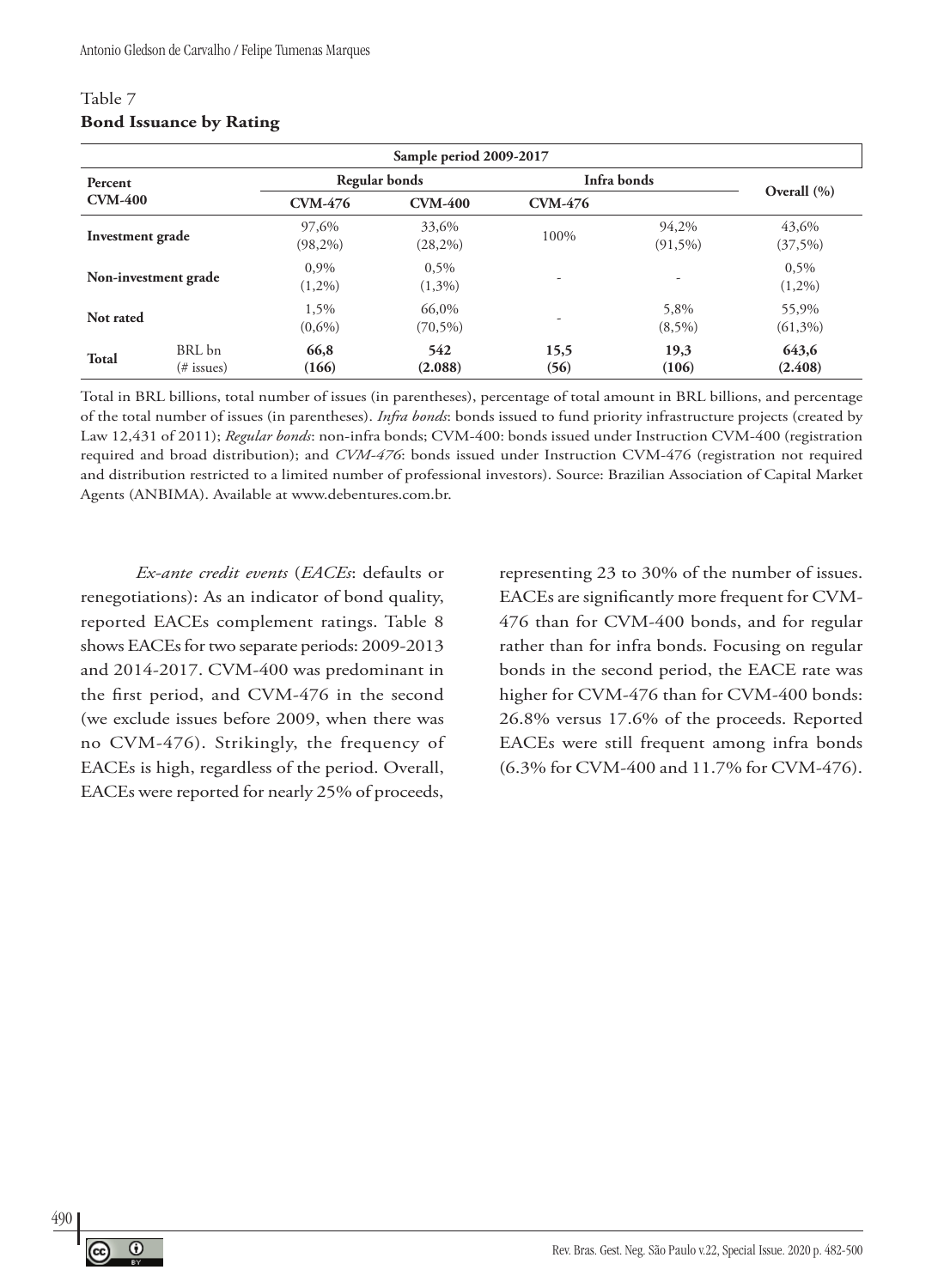|                 |                         |                      | Panel A: Sample period 2009-2013  |                     |                     |                      |
|-----------------|-------------------------|----------------------|-----------------------------------|---------------------|---------------------|----------------------|
|                 |                         |                      | <b>Regular bonds</b>              | Infra bonds         |                     |                      |
| <b>CVM-400</b>  |                         | <b>CVM-476</b>       | <b>CVM-400</b>                    | <b>CVM-476</b>      |                     | Overall              |
| <b>EACEs</b>    |                         | 21,1%<br>$(20, 4\%)$ | 27,8%<br>$(24, 4\%)$              |                     | 8,4%<br>$(16,7\%)$  | 25,8%<br>$(23,5\%)$  |
| <b>No EACEs</b> |                         | 78,9%<br>$(79,6\%)$  | 72,2%<br>$(75,6\%)$               | 100%                | 91,6%<br>$(83,3\%)$ | 74,2%<br>$(76,5\%)$  |
| <b>Total</b>    | BRL bn<br>$(\#$ issues) | 54,4<br>(147)        | 234,4<br>(1.009)                  | 3,9<br>(13)         | 6,4<br>(18)         | 299,2<br>(1.187)     |
|                 |                         |                      | Panel B: Sample period: 2014-2017 |                     |                     |                      |
|                 |                         | Regular bonds        |                                   | Infra bonds         |                     |                      |
| <b>CVM-400</b>  |                         | <b>CVM-476</b>       | <b>CVM-400</b>                    | <b>CVM-476</b>      |                     | Overall              |
| <b>EACEs</b>    |                         | 17,6%<br>$(26,3\%)$  | 26,8%<br>$(33, 4\%)$              | 6,3%<br>$(7,0\%)$   | 11,7%<br>$(9,1\%)$  | 25,2%<br>$(30,6\%)$  |
| <b>No EACEs</b> |                         | 82,4%<br>$(73,7\%)$  | 73,2%<br>$(66,6\%)$               | 93,7%<br>$(93,0\%)$ | 88,3%<br>$(90,9\%)$ | 74,8%<br>$(69, 4\%)$ |
| <b>Total</b>    | BRL bn<br>$(\#$ issues) | 12,3<br>(19)         | 307,6<br>(1.071)                  | 11,6<br>(43)        | 13,0<br>(88)        | 344,4<br>(1.221)     |

### Table 8 **Ex-ante Credit Events (EACEs)**

Ex-ante Credit Events (renegotiations and defaults). Total in BRL billions, total number of issues (in parentheses), percentage of total amount in BRL billions, and percentage of the total number of issues (in parentheses). *Infra bonds*: bonds issued to fund priority infrastructure projects (created by Law 12,431 of 2011); *Regular bonds*: non-infra bonds; *CVM-400*: bonds issued under Instruction CVM-400 (registration required and broad distribution); and *CVM-476*: bonds issued under Instruction CVM-476 (registration not required and distribution restricted to a limited number of professional investors). Source: Brazilian Association of Capital Market Participants (ANBIMA). Available at www.debentures.com.br.

To further investigate *ex-ante credit events*, Table 9 splits them into *strict defaults* and *renegotiations*. The sample period is 2014-2017. By considering a more recent sample period, we increase the issuers' EACE track record. Panel A shows that renegotiation was quite frequent, affecting 23.4% of the proceeds and 29.0% of the issues. This is surprising, given the efforts and

coordination involved in the negotiation of bond terms. As expected, the overall strict default rate is low (Panel B): 2.7% of the aggregate proceeds and 2.4% of the issues. Strict default occurs only among regular CVM-467 bonds (2.9% of aggregate proceeds and 2.6% of issues) and infra CVM-400 bonds (4.0% of aggregate proceeds and 2.3% of issues).

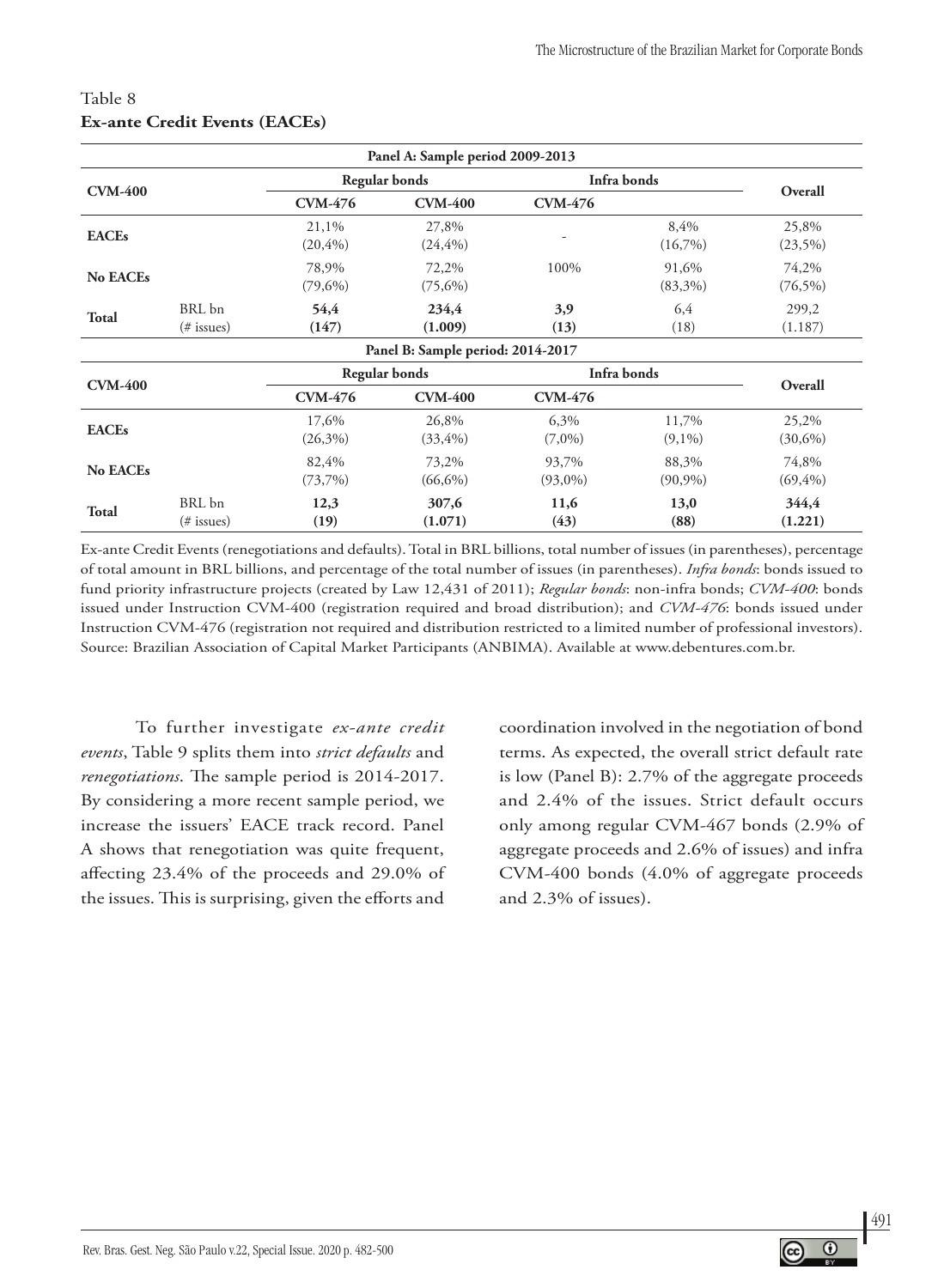#### Table 9

|                        |                      |                     | Sample period: 2014-2017       |                     |                     |                     |
|------------------------|----------------------|---------------------|--------------------------------|---------------------|---------------------|---------------------|
|                        |                      |                     | Panel A: Renegotiation         |                     |                     |                     |
|                        |                      |                     | <b>Regular bonds</b>           | Infra bonds         |                     |                     |
| <b>CVM-400</b>         |                      | <b>CVM-476</b>      | <b>CVM-400</b>                 | <b>CVM-476</b>      |                     | Overall             |
| Renegotiations         |                      | 17,6%<br>$(26,3\%)$ | 24,9%<br>(31,7%)               | 2,3%<br>(4,7%)      | 11,7%<br>$(9,1\%)$  | 23,4%<br>$(29,0\%)$ |
| No renegotiations      |                      | 82,4%<br>(73,7%)    | 75,1%<br>$(68,3\%)$            | 97,7%<br>$(95,3\%)$ | 88,3%<br>$(90,9\%)$ | 76,6%<br>$(71,0\%)$ |
| <b>Total</b>           | BRL bn<br>(# issues) | 12,3<br>(19)        | 307,6<br>(1.071)               | 11,6<br>(43)        | 13,0<br>(88)        | 344,4<br>(1.221)    |
|                        |                      |                     | <b>Panel B: Strict Default</b> |                     |                     |                     |
| <b>CVM-400</b>         |                      |                     | Infra bonds<br>Regular bonds   |                     | Overall             |                     |
|                        |                      | <b>CVM-476</b>      | <b>CVM-400</b>                 | <b>CVM-476</b>      |                     |                     |
| <b>Strict defaults</b> |                      |                     | 2,9%<br>$(2,6\%)$              | 4,0%<br>(2,3%)      |                     | 2,7%<br>(2,4%)      |
| No defaults            |                      | 100%                | 97,1%<br>$(97, 4\%)$           | 96,0%<br>(97,7%)    | 100%                | 97,3%<br>$(97,6\%)$ |
| <b>Total</b>           | BRL bn<br>(# issues) | 12,3<br>(19)        | 307,6<br>(1.071)               | 11,6<br>(43)        | 13,0<br>(88)        | 344,4<br>(1.221)    |

#### **Ex-ante Credit Events (EACEs): Renegotiations versus Strict Defaults**

Total in BRL billions, total number of issues (in parentheses), percentage of total amount in BRL billions, and percentage of the total number of issues (in parentheses). *Infra bonds*: bonds issued to fund priority infrastructure projects (created by Law 12,431 of 2011); Regular bonds: non-infra bonds; *CVM-400*: bonds issued under Instruction CVM-400 (registration required and broad distribution); and *CVM-476*: bonds issued under Instruction CVM-476 (registration not required and distribution restricted to a limited number of professional investors). Source: Brazilian Association of Capital Market Participants (ANBIMA). Available at www.debentures.com.br.

One would expect a negative correlation between EACEs and investment grades. In particular, issuers that receive investment grades are not expected to have reported EACEs. We investigate this. Table 10 reports a cross-tabulation between investment grades and EACEs in the 2014-2017 period. As expected, the EACE rate is lower among investment grade bonds than among bonds with no investment grade or without any

rating: 20.0% versus 55.5% and 34.1% of issues in each category, respectively. Strikingly, 20% (63 of 315 issues) is a very high rate of EACEs for investment grade bonds. However, only 3 of these 63 issues (0.9%) were from issuers that had reported a strict default. Thus, surprisingly, it seems that ratings do not reflect renegotiation as a credit event.

492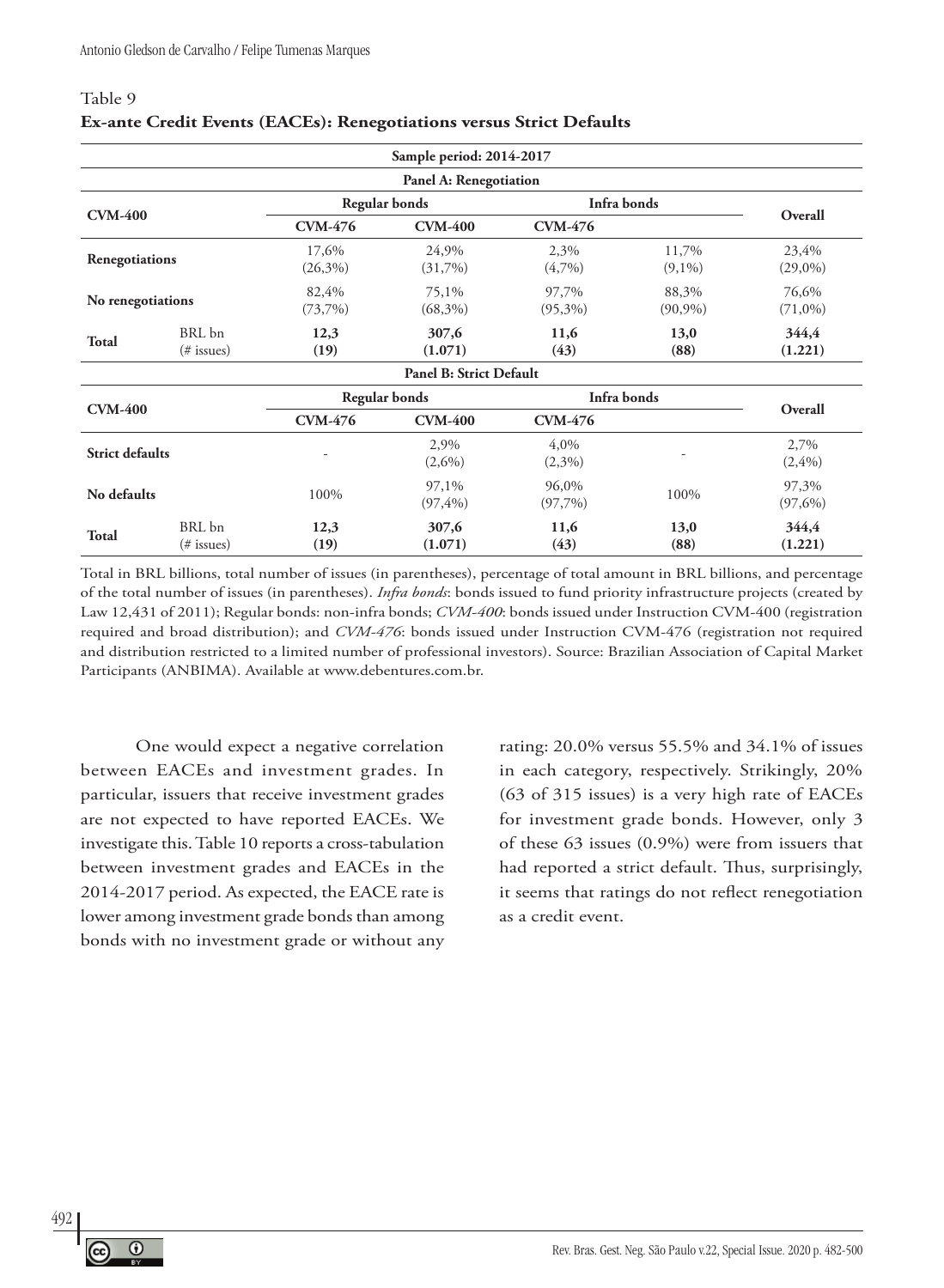| $(sample period 2009-2013)$ |                   |                   |                    |                        |  |  |  |  |
|-----------------------------|-------------------|-------------------|--------------------|------------------------|--|--|--|--|
| <b>EACEs</b>                |                   |                   |                    |                        |  |  |  |  |
| Number of issues            | <b>No EACEs</b>   | <b>EACEs</b>      | Renegotiations     | <b>Strict Defaults</b> |  |  |  |  |
| Investment grade            | 252<br>$(80\%)$   | 63<br>$(20,0\%)$  | 60<br>$(19,0\%)$   | 3<br>(0,9%)            |  |  |  |  |
| Non-investment grade        | 4<br>$(45,5\%)$   | $(55,5\%)$        | $(55,5\%)$         | 2<br>$(22,2\%)$        |  |  |  |  |
| Not rated                   | 591<br>$(65,9\%)$ | 306<br>$(34,1\%)$ | 289<br>$(32, 2\%)$ | 24<br>(2,6)            |  |  |  |  |

### Table 10 **Bond Ratings versus** *Ex-ante* **Credit Events (EACEs)**

Number of issues and the percentage of the total number of issues (in parentheses). *Investment grade*: bonds with credit rating equal to or higher than BBB-, on the Brazilian local scale. *Non-investment grade*: bonds with credit rating lower than BBB-. *Not rated*: bonds issued without credit rating. *Ex-Ante Credit Events* (EACEs): existence of previous events involving renegotiation or strict default by the issuer before the issuance. Source: Brazilian Association of Capital Market Agents (ANBIMA). Available at www.debentures.com.br.

### **4.3 Ex-post bond performance**

*Ex-post credit events* (*EPCEs*: either defaults or renegotiations). The main indicator for bond performance is the occurrence of EPCEs. Table 11 reports on EPCEs for two separate periods: 2009- 2013 and 2014-2017. One would expect the frequency of EPCEs to be lower in the more recent period, because the sample includes recently issued bonds. However, overall EPCEs are very similar in both periods: nearly 20% of proceeds and the number of issues. The unexpectedly high frequency of EPCEs in the second period comes mostly from regular CVM-476 bonds, which represent 89% of proceeds in the period

(307.6/344.4). Thus, regular CVM-476 bonds begin to present credit events from quite an early period after their issuance. For the other types of bonds, the result is as expected: a very low rate of EPCEs in the recent period. Also surprisingly, the rate of EPCEs among infra bonds in the first period is very high: 34.8% of proceeds among CVM-400 bonds and 45.9% among CVM-476 bonds. These high values are driven by two factors: the small size of the infra-bond market and the EPCEs of a few issuers (2 issues from OAS and OGX, which filed for financial distress, and four other issues from Termeletrica Pernambuco).

493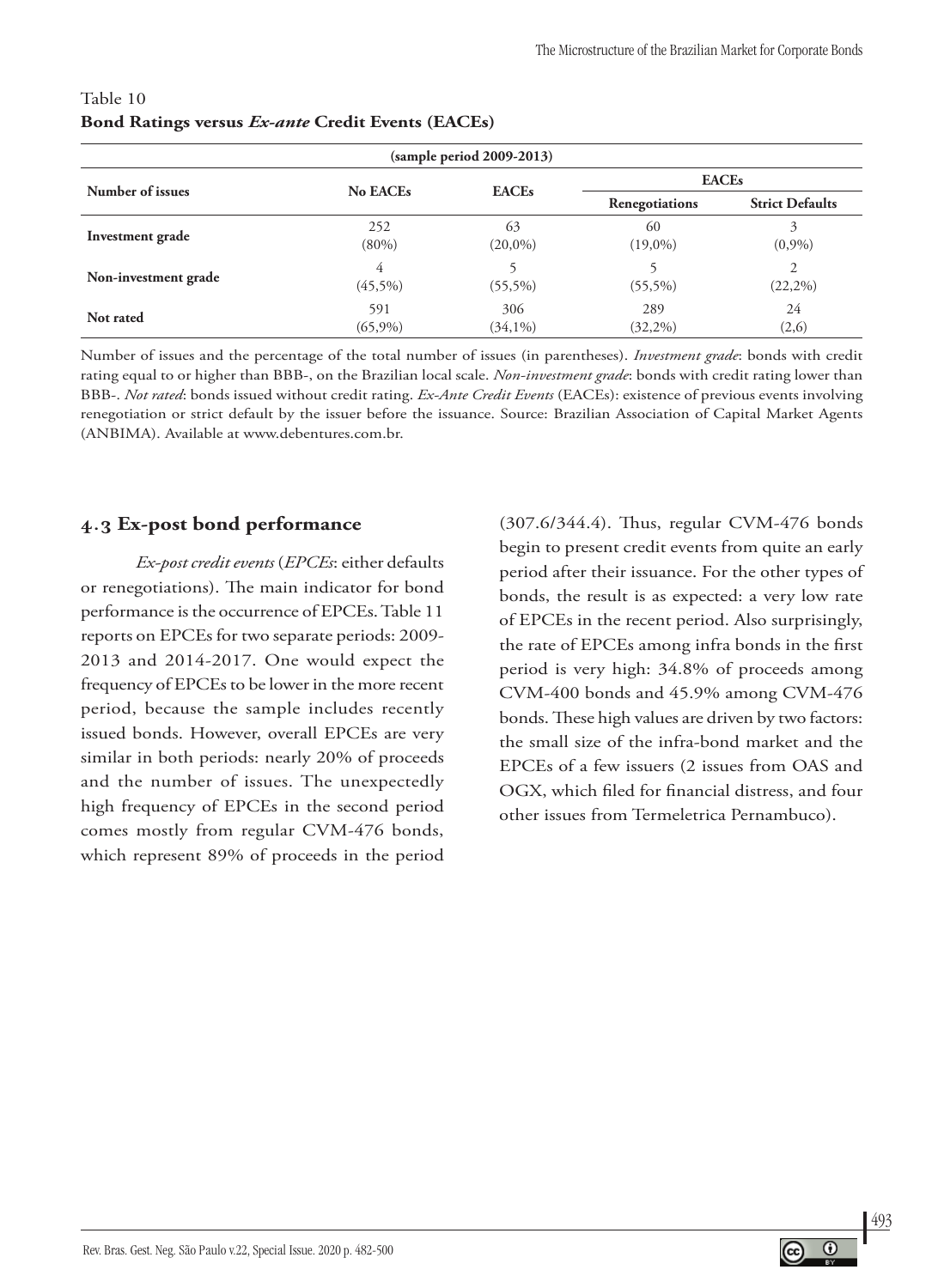|                 |                         |                      | Panel A: Sample period 2009-2013 |                     |                     |                     |
|-----------------|-------------------------|----------------------|----------------------------------|---------------------|---------------------|---------------------|
|                 |                         | <b>Regular bonds</b> |                                  | Infra bonds         |                     |                     |
| <b>CVM-400</b>  |                         | <b>CVM-476</b>       | <b>CVM-400</b>                   | <b>CVM-476</b>      |                     | Overall             |
| <b>EPCEs</b>    |                         | 9,8%<br>$(8,8\%)$    | 20,3%<br>$(22, 4\%)$             | 34,8%<br>$(38,5\%)$ | 45,9%<br>$(33,3\%)$ | 19,1%<br>$(21,1\%)$ |
| No EPCEs        |                         | 90,2%<br>$(91,2\%)$  | 79,7%<br>$(77,6\%)$              | 65,2%<br>$(61,5\%)$ | 54,1%<br>$(66,7\%)$ | 80,9%<br>$(78,9\%)$ |
| <b>Total</b>    | BRL bn<br>$(\#$ issues) | 54,4<br>(147)        | 234,4<br>(1.009)                 | 3,9<br>(13)         | 6,4<br>(18)         | 299,2<br>(1.187)    |
|                 |                         |                      | Panel B: Sample period 2014-2017 |                     |                     |                     |
|                 |                         | <b>Regular bonds</b> |                                  | Infra bonds         |                     |                     |
| <b>CVM-400</b>  |                         | <b>CVM-476</b>       | <b>CVM-400</b>                   | <b>CVM-476</b>      |                     | Overall             |
| <b>EPCEs</b>    |                         | 2,2%<br>$(5,3\%)$    | 23,0%<br>$(25,0\%)$              | 2,6%<br>$(2,3\%)$   | 2,5%<br>$(2,3\%)$   | 20,8%<br>$(22,3\%)$ |
| <b>No EPCEs</b> |                         | 97,8%<br>$(94,7\%)$  | 77,0%<br>$(75,0\%)$              | 97,4%<br>$(97,7\%)$ | 97,5%<br>(97,7%)    | 79,2%<br>(77,7%)    |
| <b>Total</b>    | BRL bn<br>$(\#$ issues) | 12,3<br>(19)         | 307,6<br>(1.071)                 | 11,6<br>(43)        | 13,0<br>(88)        | 344,4<br>(1.221)    |

#### Table 11 **Ex-post Credit Events (EPCEs)**

EPCEs: defaults and renegotiations. Total in BRL billions, total number of issues (in parentheses), percentage of total amount in BRL billions, and percentage of total number of issues (in parentheses). *Infra-bonds*: bonds issued to fund priority infrastructure projects (created by Law 12,431 of 2011); *Regular bonds*: non-infra bonds; *CVM-400*: bonds issued under Instruction CVM-400 (registration required and broad distribution); and *CVM-476*: bonds issued under Instruction CVM-476 (registration not required and distribution restricted to a limited number of professional investors). Source: Brazilian Association of Capital Market Participants (ANBIMA). Available at www.debentures.com.br.

To further investigate *ex-post credit events*, Table 12 splits them into *strict defaults* and *renegotiations*. The sample period is 2009- 2013. Panel A shows that renegotiations were quite frequent, affecting 16.4% of proceeds and 17.20% of issues. As expected, the overall strict default rate is smaller, but still considerable (Panel

B): 6.2% of aggregate proceeds and 8.7% of issues. Since the EPCEs among infra bonds are biased by a few cases, we focus only on regular bonds. Strict default occurs mostly among regular CVM-467 bonds (5.7% of proceeds and 8.8% of issues).

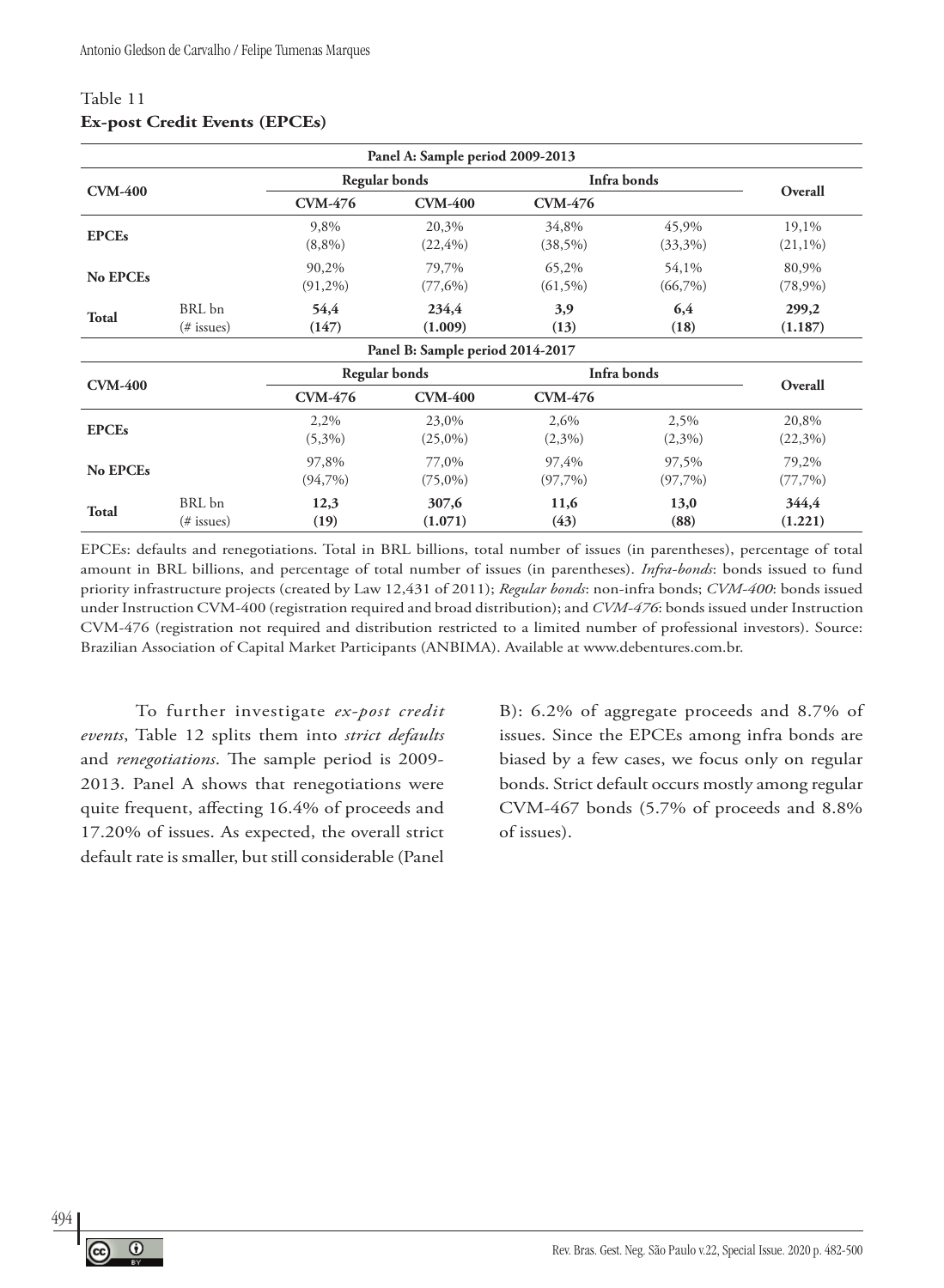| Sample period: 2009-2013 |                         |                      |                                  |                     |                     |                     |  |  |
|--------------------------|-------------------------|----------------------|----------------------------------|---------------------|---------------------|---------------------|--|--|
| Panel A: Renegotiation   |                         |                      |                                  |                     |                     |                     |  |  |
| <b>CVM-400</b>           |                         | <b>Regular bonds</b> |                                  | Infra bonds         |                     | Overall             |  |  |
|                          |                         | <b>CVM-476</b>       | <b>CVM-400</b><br><b>CVM-476</b> |                     |                     |                     |  |  |
| Renegotiations           |                         | 8,8%<br>$(7,5\%)$    | 18,3%<br>$(18,5\%)$              | 32,9%<br>$(30,8\%)$ | 1,6%<br>$(11,1\%)$  | 16,4%<br>$(17,2\%)$ |  |  |
| No-renegotiations        |                         | 91,2%<br>$(92,5\%)$  | 81,7%<br>$(81,5\%)$              | 67,1%<br>$(69,2\%)$ | 98,4%<br>$(88,9\%)$ | 83,6%<br>$(82,8\%)$ |  |  |
| <b>Total</b>             | BRL bn<br>$(\#$ issues) | 54,4<br>(147)        | 234,4<br>(1.009)                 | 3,9<br>(13)         | 6,4<br>(18)         | 299,2<br>(1.187)    |  |  |
|                          |                         |                      | Panel B: Strict Default          |                     |                     |                     |  |  |
|                          |                         | <b>Regular bonds</b> |                                  | Infra bonds         |                     |                     |  |  |
| <b>CVM-400</b>           |                         | <b>CVM-476</b>       | <b>CVM-400</b>                   | <b>CVM-476</b>      |                     | Overall             |  |  |
| <b>Strict Defaults</b>   |                         | 1,7%<br>$(2,0\%)$    | 5,7%<br>$(8,8\%)$                | 34,8%<br>(38,5%)    | 45,9%<br>$(33,3\%)$ | 6,2%<br>$(8,7\%)$   |  |  |
| <b>No-Defaults</b>       |                         | 93,8%<br>$(98,0\%)$  | 94,3%<br>$(91,2\%)$              | 65,2%<br>$(61,5\%)$ | 54,1%<br>$(66,7\%)$ | 93,8%<br>$(91,3\%)$ |  |  |
| <b>Total</b>             | BRL bn<br>$(\#$ issues) | 54,4<br>(147)        | 234,4<br>(1.009)                 | 3,9<br>(13)         | 6,4<br>(18)         | 299,2<br>(1.187)    |  |  |

### Table 12 **Ex-post Credit Events (EPCEs): Renegotiations versus Defaults**

Total in BRL billions, total number of issues (in parentheses), percentage of total amount in BRL billions, and percentage of total number of issues (in parentheses). *Infra bonds*: bonds issued to fund priority infrastructure projects (created by Law 12,431 of 2011); *Regular bonds*: non-infra bonds; *CVM-400*: bonds issued under Instruction CVM-400 (registration required and broad distribution); and *CVM-476*: bonds issued under Instruction CVM-476 (registration not required and distribution restricted to a limited number of professional investors). Source: Brazilian Association of Capital Market Participants (ANBIMA). Available at www.debentures.com.br.

Table 13 reports a cross-tabulation between investment grade and EPCEs in the 2009-2013 period. As expect, the EPCE rate is lower among investment-grade bonds than among non-investment grade ones (bonds bearing a non-investment rating or not rated): 11.2% versus 77.2% and 28.8% of issues in each category, respectively. This proportion, 11.2% (66 of 586 issues), is a very high rate of EPCEs for investment-grade bonds. However, only 3.9% (23 of 586 issues) resulted from strict defaults (most

of the EPCEs are renegotiations). Nonetheless, this seems to be a very high default rate. For a comparison, consider the S&P default rate for global investment-grade corporate bonds for the 1981-2016 period (Standard and Poors, 2017). The average EPCE (default rate) rate among BBB- bonds (the lowest investment grade) is only 0.26%; among B- bonds, it is 9.6%; and for junk bonds with ratings below CCC, it is 23.9% (recall that in Brazil, the default rate among noninvestment grade bonds is 77.2%).

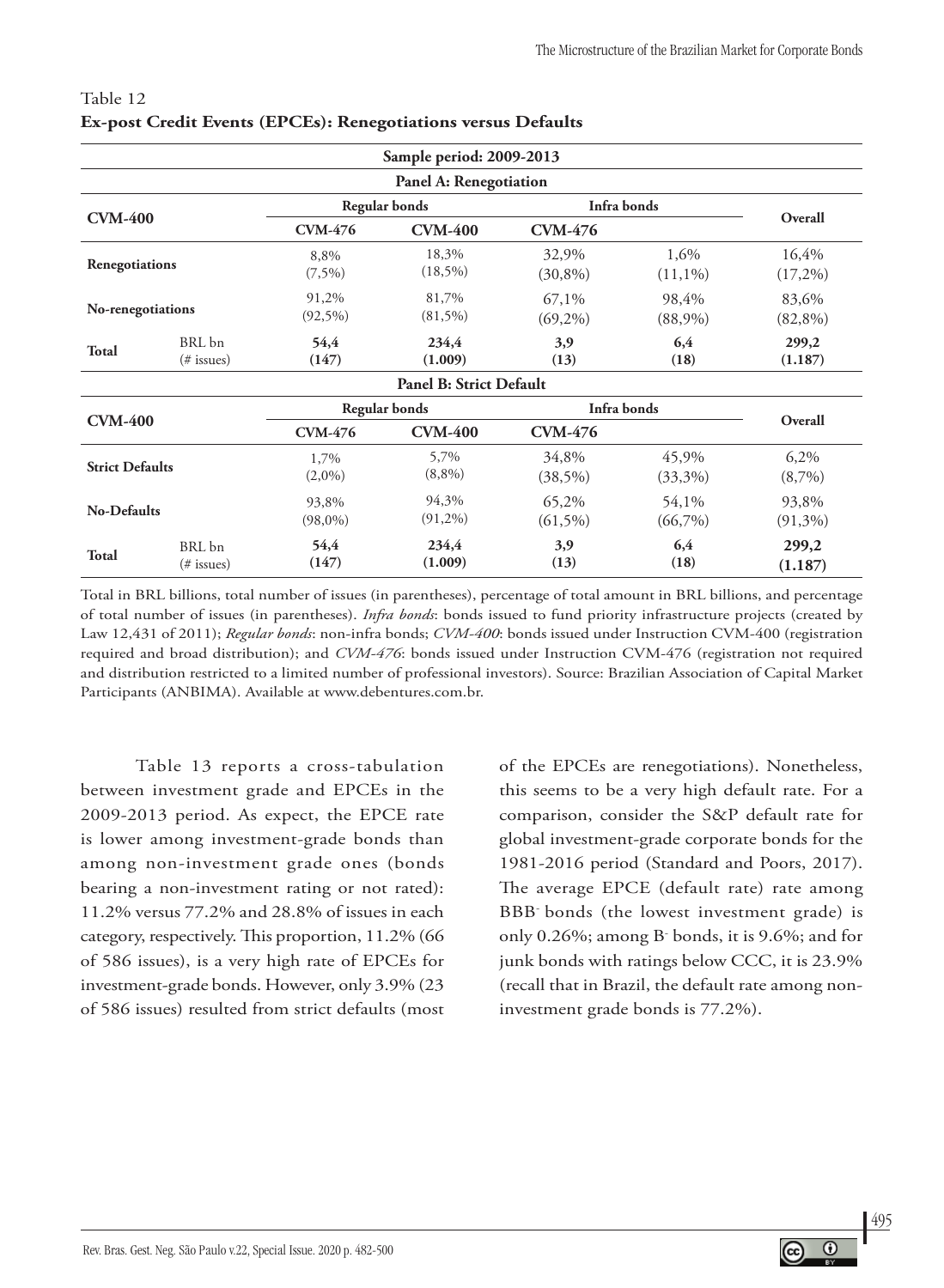| Sample period: 2009-2013 |                   |                   |                   |                        |  |  |
|--------------------------|-------------------|-------------------|-------------------|------------------------|--|--|
|                          |                   | <b>EPCEs</b>      | <b>EPCEs</b>      |                        |  |  |
| Number of issues         | No EPCEs          |                   | Renegotiations    | <b>Strict Defaults</b> |  |  |
| Investment grade         | 520<br>$(88,8\%)$ | 66<br>$(11,2\%)$  | 50<br>$(8,5\%)$   | 23<br>(3,9%)           |  |  |
| Non-investment grade     | $(22,8\%)$        | 17<br>$(77,2\%)$  | 15<br>$(68,2\%)$  | 4<br>$(18,2\%)$        |  |  |
| Not rated                | 412<br>$(71,2\%)$ | 167<br>$(28,8\%)$ | 139<br>$(24,0\%)$ | 76<br>(13,1)           |  |  |

#### Table 13 **Bond Ratings versus Ex-post Credit Events (EPCEs)**

Number of issues and their percentage of the total number of issues (in parentheses). Investment grade: bonds issued with a credit rating equal to or higher than BBB- on the Brazilian local scale; Non-investment grade: bonds issued with a credit rating lower than BBB- on the Brazilian local scale; Not rated: bonds issued without a credit rating; Ex-Post Credit Events (EPCEs): events involving renegotiations or defaults after the issuance. Source: Brazilian Association of Capital Market Agents (ANBIMA). Available at www.debentures.com.br.

*Liquidity*: Our measure of liquidity is the percentage of days for which there was some trading of the bond. Table 14 reports the liquidity for bonds issued before 2013. 51.7% of issues (38.2% of proceeds) are never traded. Another 38.6% are traded on, at most, 5% of the days.

Only 1.5% of the issues are traded on more than 20% of the days. Liquidity varies across bond types. There is very little trading of regular CVM-476 bonds: 58.8% of these issues are never traded. This is expected, considering that these issues are allocated to, at most, 50 investors.

### Table 14

### **Bond Liquidity**

| Sample period 2009-2013 |                      |                      |                      |                      |                      |                     |
|-------------------------|----------------------|----------------------|----------------------|----------------------|----------------------|---------------------|
|                         |                      | <b>Regular bonds</b> |                      | Infra bonds          |                      | Overall             |
| <b>CVM-400</b>          |                      | <b>CVM-476</b>       | <b>CVM-400</b>       | <b>CVM-476</b>       |                      |                     |
| $x = 0\%$               |                      | 7,2%<br>$(8,8\%)$    | 45,4%<br>$(58,8\%)$  |                      | 62,2%<br>$(44, 4\%)$ | 38,2%<br>$(51,7\%)$ |
| $0\% < x \leq 5\%$      |                      | 27,3%<br>$(43,5\%)$  | 49,3%<br>$(38, 4\%)$ | 7,7%<br>$(7,7\%)$    | 23,3%<br>$(33,3\%)$  | 44,2%<br>$(38,6\%)$ |
| $5\% < x \leq 10\%$     |                      | 31,0%<br>$(24,5\%)$  | 3,5%<br>$(2,2\%)$    | 11,3%<br>$(38,5\%)$  | 9,8%<br>$(16,7\%)$   | 8,8%<br>$(5,6\%)$   |
| $10\% < x \leq 20\%$    |                      | 21,7%<br>$(15,0\%)$  | 1,5%<br>$(0,6\%)$    | 13,1%<br>$(15, 4\%)$ | 4,7%<br>$(5,6\%)$    | 5,4%<br>$(2,6\%)$   |
| $x > 20\%$              |                      | 12,8%<br>$(8,2\%)$   | 0,3%<br>$(0,1\%)$    | 67,9%<br>$(38,5\%)$  |                      | 3,4%<br>$(1,5\%)$   |
| <b>Total</b>            | BRL bn<br>(# issues) | 54,4<br>(147)        | 234,4<br>(1.009)     | 3,9<br>(13)          | 6,4<br>(18)          | 299,2<br>(1.187)    |

Number of days with trading over the number of days since issuance. Total in BRL billions, total number of issues (in parentheses), percentage of total amount in BRL billions, and percentage of total number of issues (in parentheses). *Infra bonds*: bonds issued to fund priority infrastructure projects (created by Law 12,431 of 2011); *Regular bonds*: non-infra bonds; *CVM-400*: bonds issued under Instruction CVM-400 (registration required and broad distribution); and *CVM-476*: bonds issued under Instruction CVM-476 (registration not required and distribution restricted to a limited number of professional investors). Source: Brazilian Association of Capital Market Participants (ANBIMA). Available at www. debentures.com.br and www.cvm.gov.br



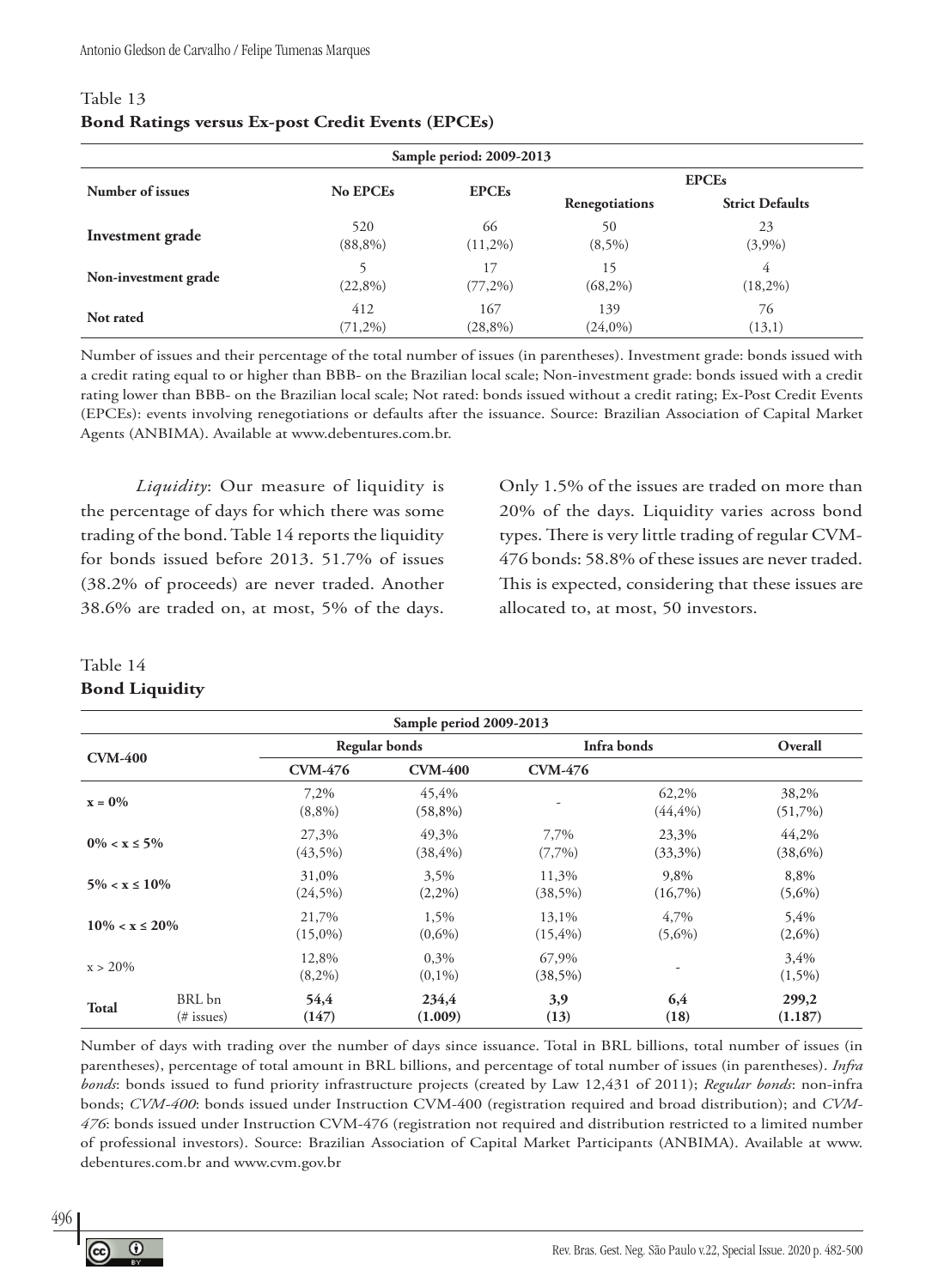*Clientele*: The CVM requires underwriters to publish detailed information on the allocation of issues across groups of investors (referred to as clientele). This information is available in the *anúncios de encerramento de oferta,* or AEOs. We obtained AEOs for the 2015-2017 period only. We divided the clientele into two main groups: related to and non-related to the syndicate of underwriters. Related investors include all financial institutions, brokerage houses, and investment funds managed by the underwriter. Table 15 reports the allocation across clienteles. Remarkably, on average, nearly half of the proceeds are allocated to organizations/investors related to the underwriter. There is a strong crosssectional variation between the different bonds.

### Table 15 **Bond Allocation by Type of Issuance**

CVM-476 bonds tend to be allocated to related investors more than CVM-400 ones are. For instance, among regular CVM-400 bonds, 70.5% of the proceeds go to non-related investors, while among regular CVM-476 bonds, this proportion is 45.2%. For infra bonds, this difference is 82.8% among CVM-400 bonds versus 58.1% among CVM-476 bonds. The main clienteles for Brazilian bonds are investment funds not related to the underwriter (39.4% of the allocation) and financial institutions related to the underwriter (33.7% of the allocation). Investment clubs, insurance companies, pension funds, and foreign investors receive less than 1% each. Curiously, investment funds managed by the underwriter receive only 2.49% of the proceeds.

|                                                   | <b>Regular bonds</b> |                                               | Infra bonds    |                | Overall |  |  |
|---------------------------------------------------|----------------------|-----------------------------------------------|----------------|----------------|---------|--|--|
| Investors                                         | <b>CVM-400</b>       | <b>CVM-476</b>                                | <b>CVM-400</b> | <b>CVM-476</b> |         |  |  |
| Allocation to Non-Related Investors/Organizations |                      |                                               |                |                |         |  |  |
| Investment clubs                                  | $0.00\%$             | $0.00\%$                                      | 0.06%          | $0.11\%$       | 0.01%   |  |  |
| Mutual funds                                      | 58.68%               | 41.24%                                        | 6.59%          | 23.09%         | 39.37%  |  |  |
| Insurance companies                               | 0.46%                | 0.49%                                         | 0.06%          | $0.00\%$       | 0.44%   |  |  |
| Other financial institutions                      | 9.43%                | 1.65%                                         | 12.69%         | 14.65%         | 2.96%   |  |  |
| Other legal entities                              | 0.09%                | 0.13%                                         | 0.03%          | 0.08%          | 0.12%   |  |  |
| Pension funds                                     | 1.73%                | 0.87%                                         | 0.96%          | 0.15%          | 0.85%   |  |  |
| Foreign investors                                 | $0.00\%$             | 0.75%                                         | $0.00\%$       | $0.00\%$       | 0.66%   |  |  |
| Legal persons                                     | 0.09%                | 0.09%                                         | 62.46%         | 20.04%         | 3.76%   |  |  |
| Sub-total                                         | 70.5%                | 45.2%                                         | 82.8%          | 58.1%          | 48.2%   |  |  |
|                                                   |                      | Allocation to Related Investors/Organizations |                |                |         |  |  |
| Financial institutions                            | 14.78%               | 35.74%                                        | 6.43%          | 29.04%         | 33.76%  |  |  |
| Intermediate institutions                         | 12.93%               | 15.37%                                        | 9.47%          | 10.52%         | 14.81%  |  |  |
| Mutual funds                                      | 1.82%                | 2.98%                                         | 0.77%          | 0.36%          | 2.49%   |  |  |
| Other legal entities                              | $0.00\%$             | 0.65%                                         | $0.00\%$       | 1.38%          | 0.65%   |  |  |
| Legal persons                                     | $0.00\%$             | 0.04%                                         | 0.48%          | 0.61%          | 0.09%   |  |  |
| Sub-total                                         | 29.5%                | 54.8%                                         | 17.2%          | 41.9%          | 51.8%   |  |  |
| Total (BRL bn)                                    | 2.4                  | 106.1                                         | 4.9            | 6.7            | 120.0   |  |  |

Source: www.debentures.com.br and www.cvm.gov.br.

Sample period: 2015-2017 (not available on the CVM webpage before 2015).

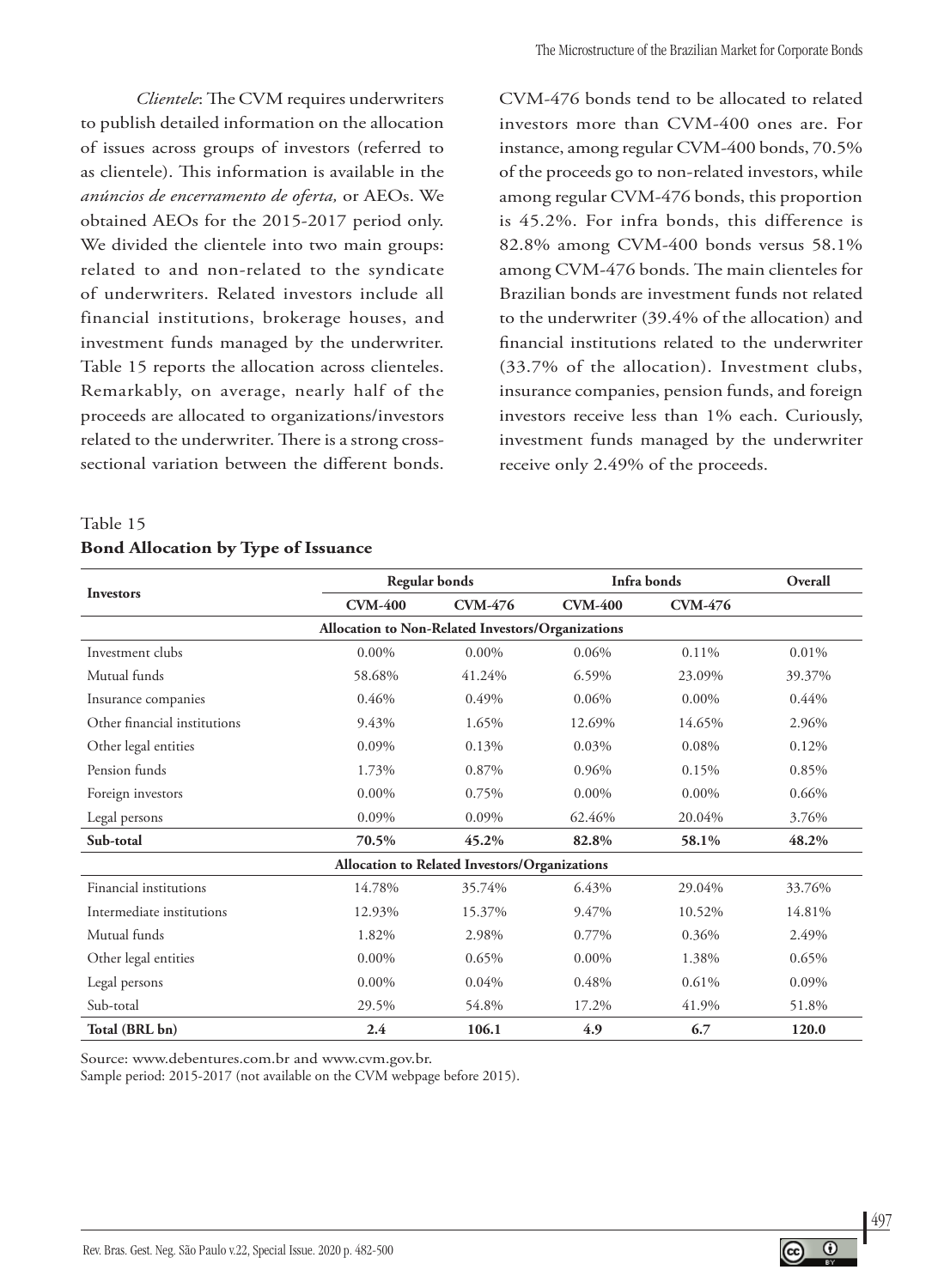## **5 Final remarks**

This article describes the microstructure of the market for corporate bonds in Brazil. We focus on the 2009-2017 period, following two major changes in the bond market: the establishment of legislation CVM-476 and infrastructure bonds. These new regulations fostered the corporate bond market in Brazil. We examined some of the main characteristics of the bond market. First, bond proceeds tend to be small (70% of the issues are less than BRL 250 million). Also, bonds have a short maturity. For nearly 90% of the issues, it is below 10 years. International agencies are the main ratings providers. However, they use a Brazilian-adjusted rating scale. Fixedyield bonds are rare. The vast majority of regular bonds (non-infrastructure bonds) are linked to the Brazilian interbank offered interest rate (DI or CDI). Infrastructure bonds are most commonly inflation-linked.

The most striking aspects of the Brazilian bond market concerns underwriting, allocation, and bond performance. Only two local universal banks dominate the underwriting activity. These banks and their related parties receive more than half of the allocation. This pattern is more frequent among bonds issued under CVM-476. In contrast, the majority of the CVM-400 bonds are allocated to non-related parties.

Less than half of issues have an investmentgrade rating, and more than half are not rated at all. The exceptions are infra bonds, which almost always bear an investment-grade rating. Even more curiously, investment-grade ratings seem not to take into account recent credit events in the bond market: 20% of the issues with an investment grade come from issuers with a recently reported credit event (most commonly in the form of a renegotiation of bond terms).

The incidence of *ex-post credit events* (EPCEs) is high: nearly 20% of bonds. EPCEs occur mostly in the form of renegotiations of bond terms. However, strict defaults are also high, affecting 6% of bonds. Even among investmentgrade bonds, EPCEs and strict defaults are high,

at 11% and 3.9% of issues. Finally, liquidity for bonds in the secondary market is low, with the exception of infra bonds issued under CVM-400.

The combination of a high frequency of renegotiations of bond terms, the frequent link to the DI rate (which is the reference for bank loans), low liquidity, and the use of CVM-476 (which waives, among other things, registration and the need for a detailed prospectus) possibly reflect the replacement of bank loans by corporate bonds. This was described by Torres and Macahyba (2014). Accordingly, banks recommend that their larger corporate clients issue corporate bonds whenever their short-term credit lines are fully used. In this process, banks offer guaranteed placement (acquiring part of the issue, if needed). The securities are placed in several portfolios under the underwriter's management, ranging from the bank's treasury to the investment funds under its management. This explains the abnormally high frequency of renegotiations of bond terms. This operation results in regulatory arbitrage. With this, banks pay fewer taxes and do not have to make provisions for credit risk. This scheme raises questions about whether an effective bond market exists in Brazil. Our results are in line with those of Hawkins (2002), who points out a conflict of interest of banks, as they are participants in the bond market.

### **Notas**

- 1 In Brazil, public corporations are subject to the rules established in Law 6404/1976. Principal requirements for public corporations: bylaws in accordance with Law 6404/1976; creation of an investor relations department; appointment of an officer for investor relations; and financial statements audited by an independent auditor and made available in the public domain.
- 2 At first, these limits were 50 and 25 QIs, respectively. The current limits date from 2014.
- 3 Available at www.debentures.com.br.
- 4 Available at www.cvm.gov.br.

# **References**

Biais, B., & Green, R. (2019). The microstructure of the bond market in the 20th century. *Review of Economic Dynamics*, *33*, 250-271.

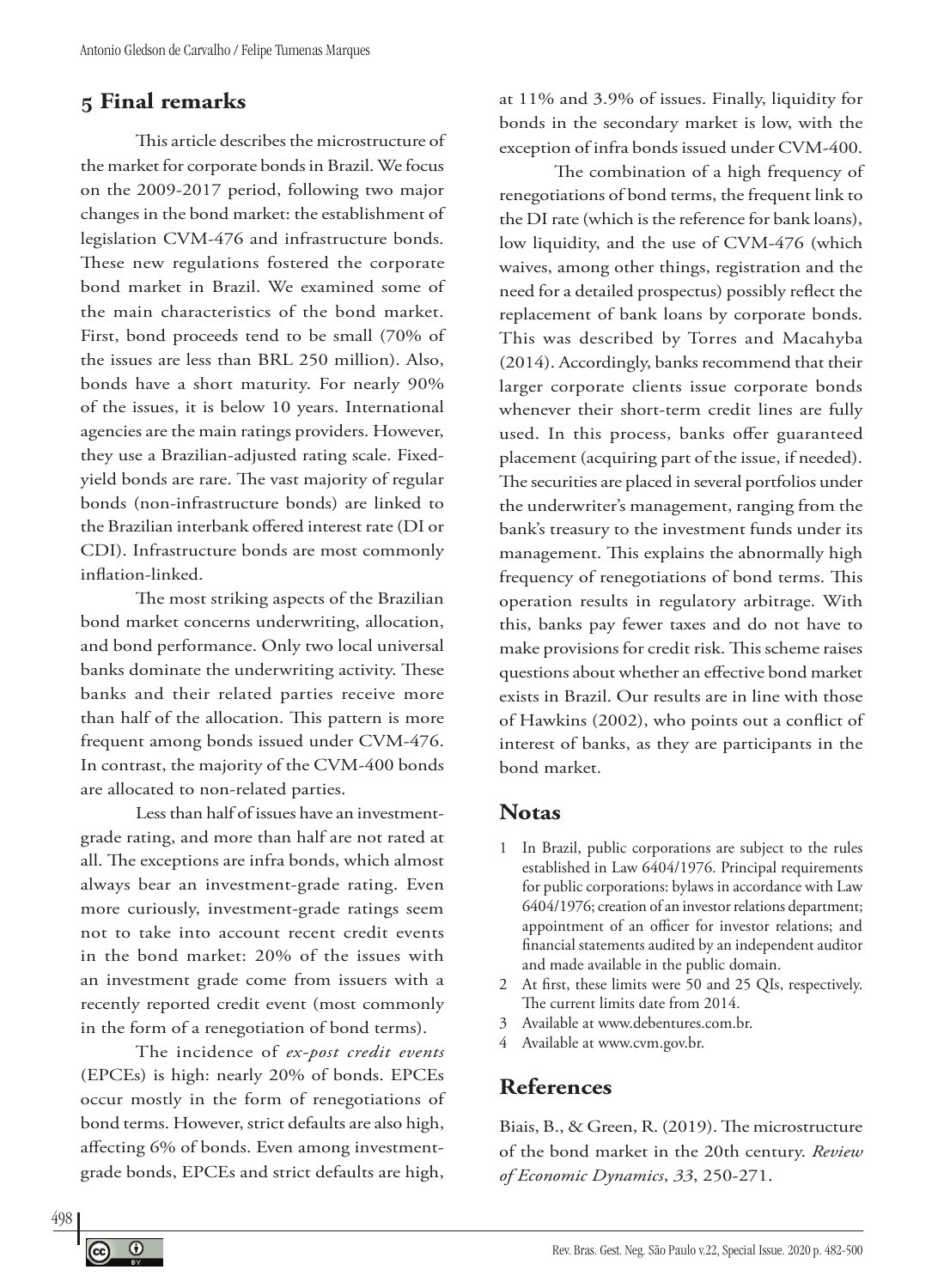Carbo-Valverde, S., Rodriguez-Fernandez, F., & Saunders, A. (2016, December). Underwriting as certification of bank bonds. Working Paper. Retrieved from https://papers.ssrn.com/sol3/ papers.cfm?abstract\_id=2665917

Carvalho, A. G. (2000). Ascensão e declínio do mercado de capitais no Brasil, a experiência dos anos 90. *Revista de Economia Aplicada, 4*(3), 595-632.

Carvalho, A. G. de, (2005). Lei de Falência, acesso ao crédito empresarial e taxas de juros no Brasil. *Revista de Economia Política, 25*(1), 112-132.

Fleming, M., & Krishnan, N. (2012, March). The microstructure of the TIPS market. *FRBNY Economic Policy Review*, 27-45.

Gyntelberg, J., Ma, G., & Remolona, E. (2006). Developing corporate bond markets in Asia. BIS Papers n. 26, 13-21. Retrieved from https://www. bis.org/publ/bppdf/bispap26a.pdf

Hawkins, J. (2002). Bond markets and banks in emerging economies. *BIS papers n.11*, 42-48.

*Instrução CVM n. 400, de 29 de dezembro de 2003*. Dispõe sobre as ofertas públicas de distribuição de valores mobiliários, nos mercados primário ou secundário, e revoga a Instrução 13/80 e a Instrução 88/88. Retrieved from http://www. cvm.gov.br/legislacao/instrucoes/inst400.html

*Instrução CVM n. 476, de 16 de janeiro de 2009.* Dispõe sobre as ofertas públicas de valores mobiliários distribuídas com esforços restritos e a negociação desses valores mobiliários nos mercados regulamentados. Retrieved from http:// www.cvm.gov.br/legislacao/instrucoes/inst476. html

*Lei n. 11.101, de 9 de fevereiro de 2005*. Regula a recuperação judicial, a extrajudicial e a falência do empresário e da sociedade empresária. Retrieved from http://www.planalto.gov.br/ccivil\_03/\_ Ato2004-2006/2005/Lei/L11101.htm

*Lei n. 12.431, de 24 de junho de 2011.* Dispõe sobre a incidência do imposto sobre a renda nas operações que especifica; altera as Leis nºs 11.478, de 29 de maio de 2007, 6.404, de 15 de dezembro de 1976, 9.430, de 27 de dezembro de 1996, 12.350, de 20 de dezembro de 2010, 11.196, de 21 de novembro de 2005, 8.248, de 23 de outubro de 1991, 9.648, de 27 de maio de 1998, 11.943 . . . Retrieved from http://www. planalto.gov.br/ccivil\_03/\_Ato2011-2014/2011/ Lei/L12431.htm

Manconi, A., Neretina, E., & Renneboog, L. (2018). Underwriter competition and bargaining power in the corporate bond. European Corporate Governance Institute (ECGI) *- Finance Working Paper No. 548/2018.* Retrieved from https:// papers.ssrn.com/sol3/papers.cfm?abstract\_ id=3098005

Mu, Y., Phelps, P., & Stotsky, J. (2013). Bond markets in Africa. *Review of Development Finance, 3*(3), 121-135.

Ong, L. L. (2005, July). An anatomy of corporate bond markets: Growing pains and knowledge gains. *International Monetary Fund working paper* 05/152. Retrieved from https://www.imf. org/en/Publications/WP/Issues/2016/12/31/An-Anatomy-of-Corporate-Bond-Markets-Growing-Pains-and-Knowledge-Gains-18348

Standard and Poors, 2017, *2016 Annual Global Corporate Default Study and Rating Transitions*. Available at https://www.spratings.com/docume nts/20184/774196/2016+Annual+Global+ Co rporate+Default+Study+And+Rating+Transitio ns.pdf/

Torres, E. Fº, & Macahyba, L. (2014)*. Os mercados brasileiro e britânico de títulos corporativos*. Brasília: Confederação Nacional da Indústria.